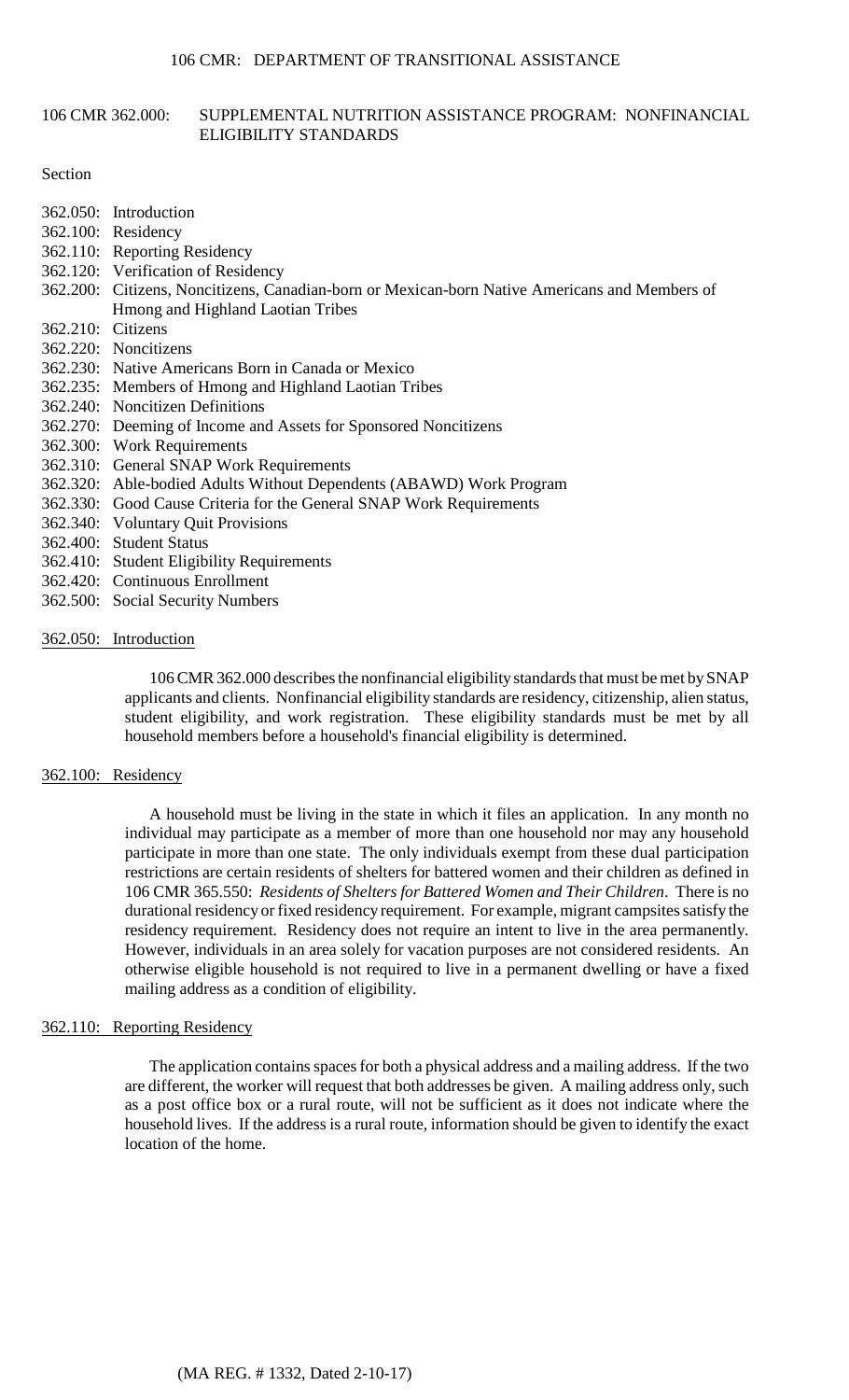# 362.120: Verification of Residency

 arrived in the state) where verification of residency cannot reasonably be accomplished. As applicant's residency in accordance with 106 CMR 361.640: *Sources of Verification*. No requirement for a specific type of verification may be imposed. The Department shall not limit Residency shall be verified before initial certification except in unusual cases (such as homeless households, certain migrant farmworker households, or households that have just much as possible, documents used to verify rent or mortgage payments, utilities, or identity shall be used to verify residency. If such documentation does not verify residency, the Department shall use any documents, collateral contact, or home visits that reasonably establish the verifications to a single document and must assist the household in obtaining verification, when necessary, pursuant to 106 CMR 361.650: *Responsibility for Obtaining Verification*.

# 362.200: Citizens, Noncitizens, Canadian-born or Mexican-born Native Americans and Members of Hmong and Highland Laotian Tribes

To be eligible for SNAP benefits an individual must be:

 District of Columbia, Commonwealth of Puerto Rico, Guam, and or the Virgin Islands. In (A) A citizen of the United States, defined as an individual born in one of the United States, addition, nationals from American Samoa or Swain's Island shall be regarded as United States citizens for SNAP purposes;

(B) A noncitizen who meets one of the requirements of 106 CMR 362.220;

(C) A Native American Indian born in Canada or Mexico covered by Section 289 of the Immigration and Nationality Act (INA) or who is a member of a tribe as defined in Section 4(e) of the Indian Self Determination and Education Assistance Act; or

(D) A member of a Hmong or Highland Laotian tribe who meets the requirements of 106 CMR 362.235.

A written statement certifying, under penalty of perjury, to the truth of the information contained in the application of the citizenship or noncitizen status of each household member applying for SNAP benefits, must be provided in accordance with 106 CMR 361.100(C).

If a household member does not meet the above requirements, other household members may still apply for and, if eligible, receive benefits.

# 362.210: Citizens

(A) Verification of Citizenship. Citizenship shall be verified when application information is questionable.

(B) Acceptable Forms of Verification. Acceptable forms of verification to prove birthplace or citizenship include:

- (1) birth certificate;
- (2) baptismal record;
- (3) United States passport;
- (4) hospital birth record;
- (5) voter registration;
- (6) naturalization certificate;
- (7) US Citizen Identity Card (INS Form I-179);
- (8) US Citizen Resident's Card (INS Form I-197);
- (9) court records that specifically state the citizenship of the individual;
- (10) military service papers that show citizenship;
- (11) proof that at least one of the biological or adoptive parents was:
	- (a) a U.S. citizen at the time of the household member's birth; and
	- (b) that parent resided in the United States before the member's birth;
- (12) proof that:
	- (a) both parents became naturalized citizens before the household member either turned
	- 18 years of age or married while younger than 18 years old; and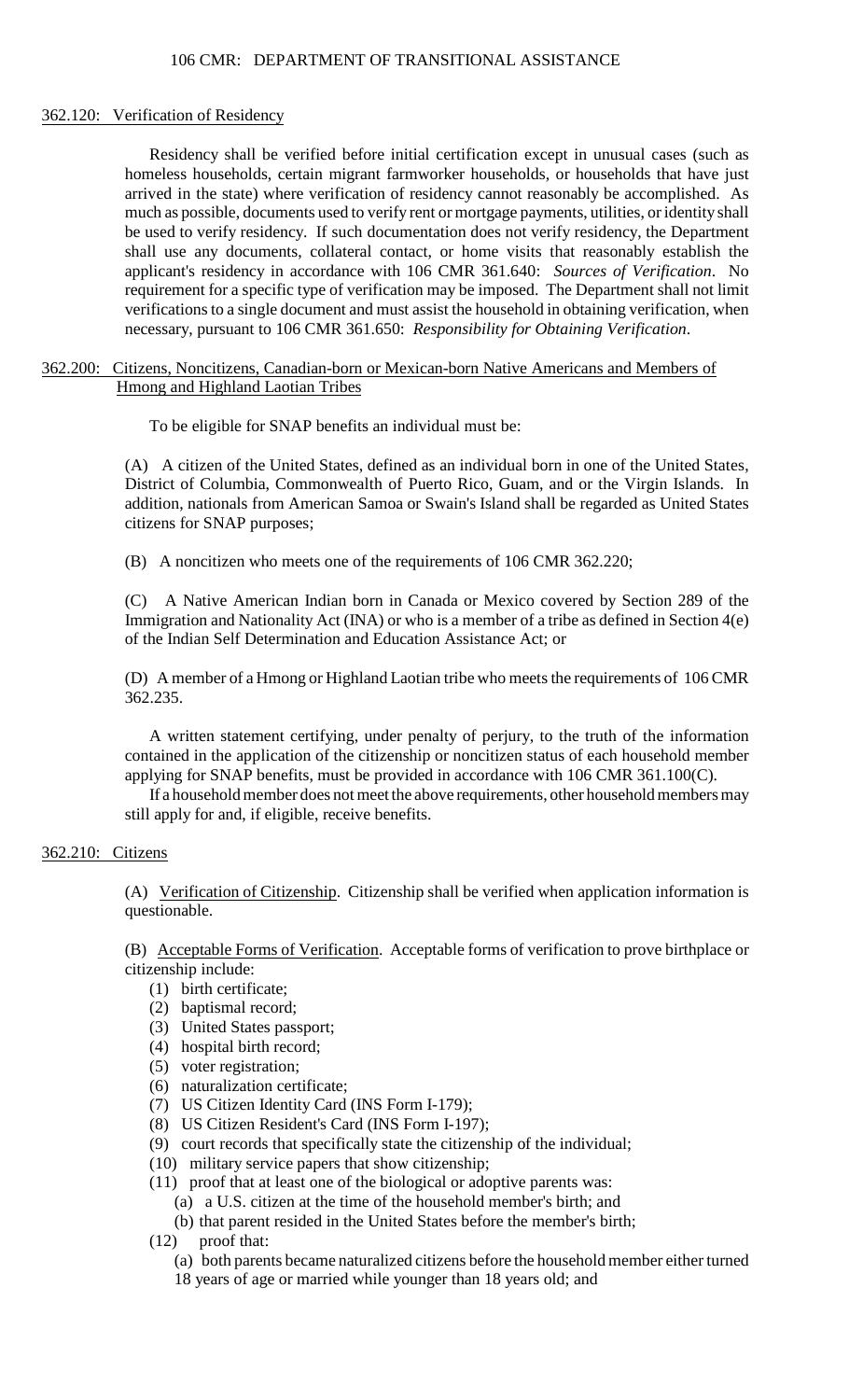### 362.210: continued

- (b) at the time the second parent or surviving parent was naturalized, he or she:
	- 1. was residing in the U.S. with lawful admission for permanent resident status; or
	- 2. began residing permanently in the U.S. while younger than 18 years old;

(13) proof that:

- (a) at least one of the child's parents is a U.S. citizen by birth or naturalization;
- (b) the child is younger than 18 years old; and

 (c) the child is residing in or has resided in the United States in the legal and physical custody of the U.S. citizen parent pursuant to a lawful admission for permanent residence.

(14) proof that, at the time of household member's birth, one parent was a U.S. citizen residing in the U.S. for more than five years, and two of those years were after the parent was 14 years of age.

 If the household member provided proof of citizenship to receive TAFDC or EAEDC U.S. citizen. The signed statement shall contain a warning of the penalties for helping benefits, this is acceptable verification of citizenship for SNAP. If the household cannot provide the above forms of verification but can provide a reasonable explanation as to why verification is not available, the Department shall accept a signed statement from a U.S. citizen that declares, under penalty of perjury, that the household member in question is a someone commit fraud.

(C) Participation Pending Verification of U.S. Citizenship. The member whose U.S. citizenship is questionable in accordance with 106 CMR 361.620: *Questionable Information* shall be ineligible for SNAP and shall be disqualified on the basis of being an ineligible noncitizen in accordance with 106 CMR 361.230(D): *Disqualified Individuals*.

# 362.220: Noncitizens

A noncitizen applying for SNAP benefits and claiming an eligible noncitizen status must verify that he or she is present in the United States (U.S.) under one of the noncitizen statuses provided in 106 CMR 362.220(A). The status of a noncitizen must be verified at certification, at recertification or whenever the status of the noncitizen changes or is questionable. Verification of an eligible noncitizen status must be presented before the determination of SNAP eligibility.

When a noncitizen applying for SNAP benefits indicates an inability or unwillingness to provide information about, or acceptable verification of, his or her eligible noncitizen status, that household member shall be ineligible. In such cases the Department shall not continue efforts to obtain documentation. Also, if a noncitizen applying for SNAP benefits indicates an inability or unwillingness to provide, or apply for, a Social Security Number due to immigration status he or she is ineligible. The Department shall not continue efforts to obtain documentation. SNAP eligibility will be determined in accordance with 106 CMR 365.520(A) for the household members who do verify an eligible noncitizen status.

The Commissioner or designee is required to report to the United States Citizenship and Immigration Services (USCIS) information about noncitizens "known to be in the U.S. unlawfully" as defined in 106 CMR 362.240.

SNAP - Eligible Noncitizen Status. A noncitizen's eligibility for SNAP benefits depends on the noncitizen being a qualified noncitizen and meeting certain conditions related to the qualified noncitizen status.

(A) A qualified noncitizen is a person who, at the time the person applies for or receives SNAP benefits, is in one of the following categories as determined by the USCIS:

 (1) refugees admitted to the U.S. under section 207 of the INA, including a victims of severe forms of trafficking;

(2) asylees admitted to the U.S. pursuant to section 208 of the INA;

(3) noncitizens whose deportation is withheld pursuant to section 243(h) or whose removal is withheld pursuant to section 241(b)(3) of the INA;

(4) Cuban/Haitian entrants (defined by section 501(e) of the Refugee Education Assistance Act of 1980);

(5) Amerasians defined by in section 584 of the Foreign Operations, Export Financing and Related Programs Appropriations Act, 1988;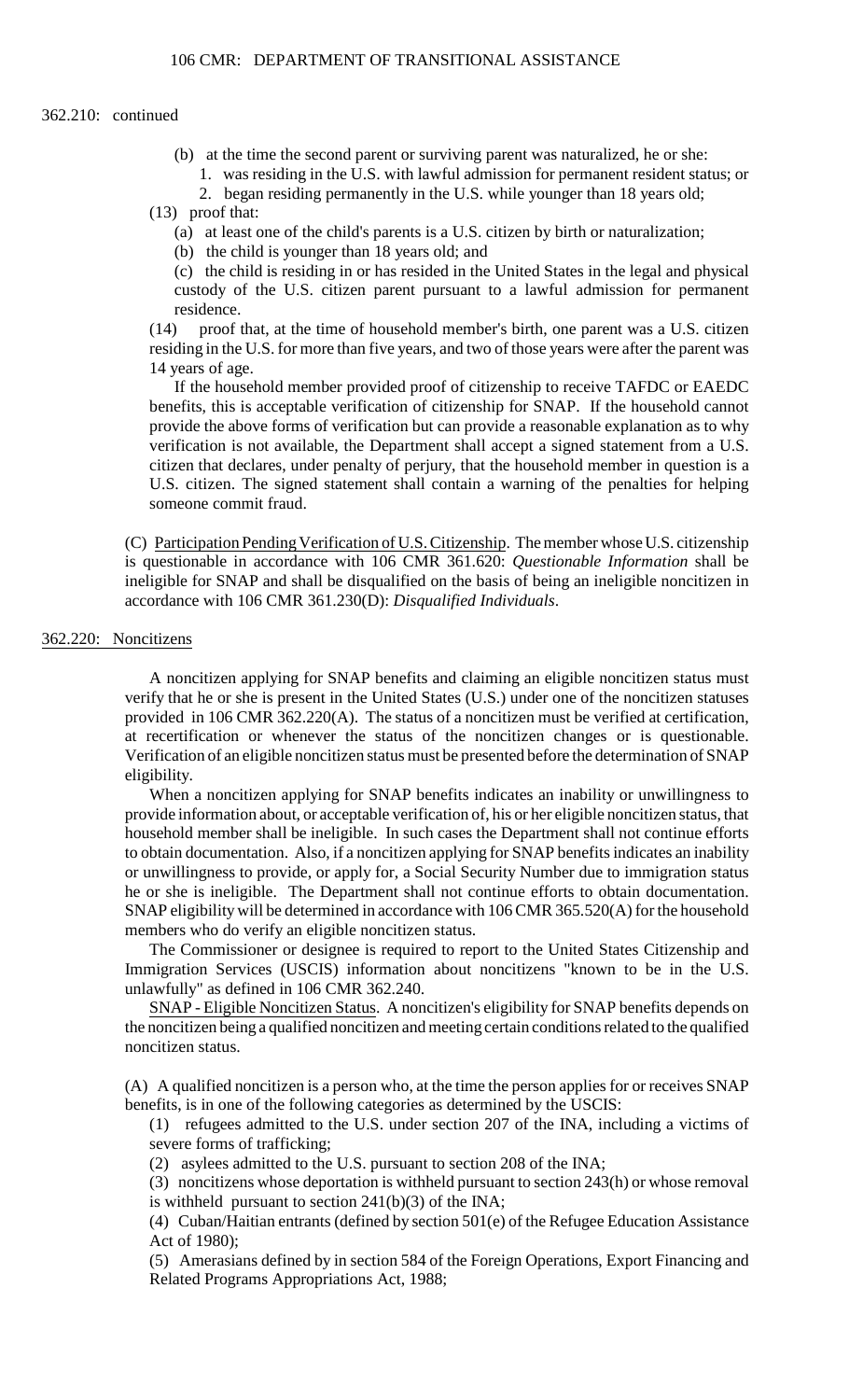(6) noncitizens paroled as a refugee or asylee pursuant to section  $212(d)(5)$  of the INA for at least one year;

- (7) conditional entrants pursuant to section  $203(a)(7)$  of the INA;
- (8) legal permanent residents; and
- (9) battered noncitizens.

(B) To receive SNAP benefits the qualified noncitizen must meet the conditions of one of the following USCIS statuses:

(1) Refugee. A noncitizen present in the U.S. as a refugee under section 207 or 207(c) of the INA is an eligible noncitizen.

(2) Asylee. A noncitizen present in the U.S. as a refugee under section 208 of the INA is an eligible noncitizen.

(3) Withholding of Deportation. A noncitizen whose deportation is being withheld under section  $243(h)$  or whose removal is withheld under section  $241(b)(3)$  of the INA is an eligible noncitizen.

(4) Cuban/Haitian Entrant. A noncitizen who is present in the U.S. as a Cuban/Haitian entrant (as defined in section 501(e) of the Refugee Education Assistance Act of 1980) is an eligible noncitizen.

 (5) Amerasian. A noncitizen from Vietnam who is present in the U.S. as an Amerasian immigrant (as defined in section 584 of the Foreign Operations, Export Financing and Related Programs Appropriations Act, 1988) is an eligible noncitizen.

 verifying that the noncitizen is a victim of severe forms of trafficking as defined in 106 CMR (6) Victims of Severe Forms of Trafficking. A noncitizen who is present in the U.S. and has been issued a letter from the U.S. Department of Health and Human Services (HHS) 362.240(E) is an eligible noncitizen.

 (7) Legal Permanent Resident. A noncitizen present in the U.S. as a legal permanent resident is an eligible noncitizen when he or she:

(a) prior to adjustment to legal permanent resident status, was:

 1. a refugee pursuant to section 207 of the INA, including a victim of severe forms of trafficking;

2. an asylee pursuant to section 208 of the INA;

3. a noncitizen whose deportation was being withheld pursuant to section 243(h) or 241(b)(3) of the INA;

4. a Cuban/Haitian entrant (defined by section 501(e) of the Refugee Education Assistance Act of 1980); or

5. 5. an Amerasian immigrant (defined by section 584 of the Foreign Operations, Export Financing and Related Programs Appropriations Act, 1988).

(b) has resided as a qualified noncitizen in the U.S. for five years;

(c) is elderly, born on or before August 22, 1931, and who was lawfully residing in the U.S. on August 22, 1996;

(d) is a child younger than 18 years old;

(e) is disabled as defined in 106 CMR 361.210: *Elderly or Disabled Individuals*;

(f) has worked a minimum of 40 qualifying quarters pursuant to Title II of the Social Security Act including qualifying quarters of work not covered by Title II;

 (g) can be credited with a total of 40 qualifying quarters pursuant to Title II of the Social Security Act as worked by a combination of:

1. the noncitizen;

2. parent(s) of the noncitizen while the noncitizen was younger than 18 years old, including quarters worked before the noncitizen was born or adopted; and/or

 3. the spouse of the noncitizen during their marriage if the noncitizen is still married to the spouse or is widowed; or

 No quarter may be claimed after December 31, 1996 if benefits from a federal means-tested program, defined by 106 CMR 362.240, were received from any state during that same quarter.

(h) is a veteran or active duty personnel as defined in 106 CMR 362.240(F).

(8) Battered Noncitizen. A noncitizen who is battered is an eligible noncitizen when he or she has proof of the battering and meets the following conditions: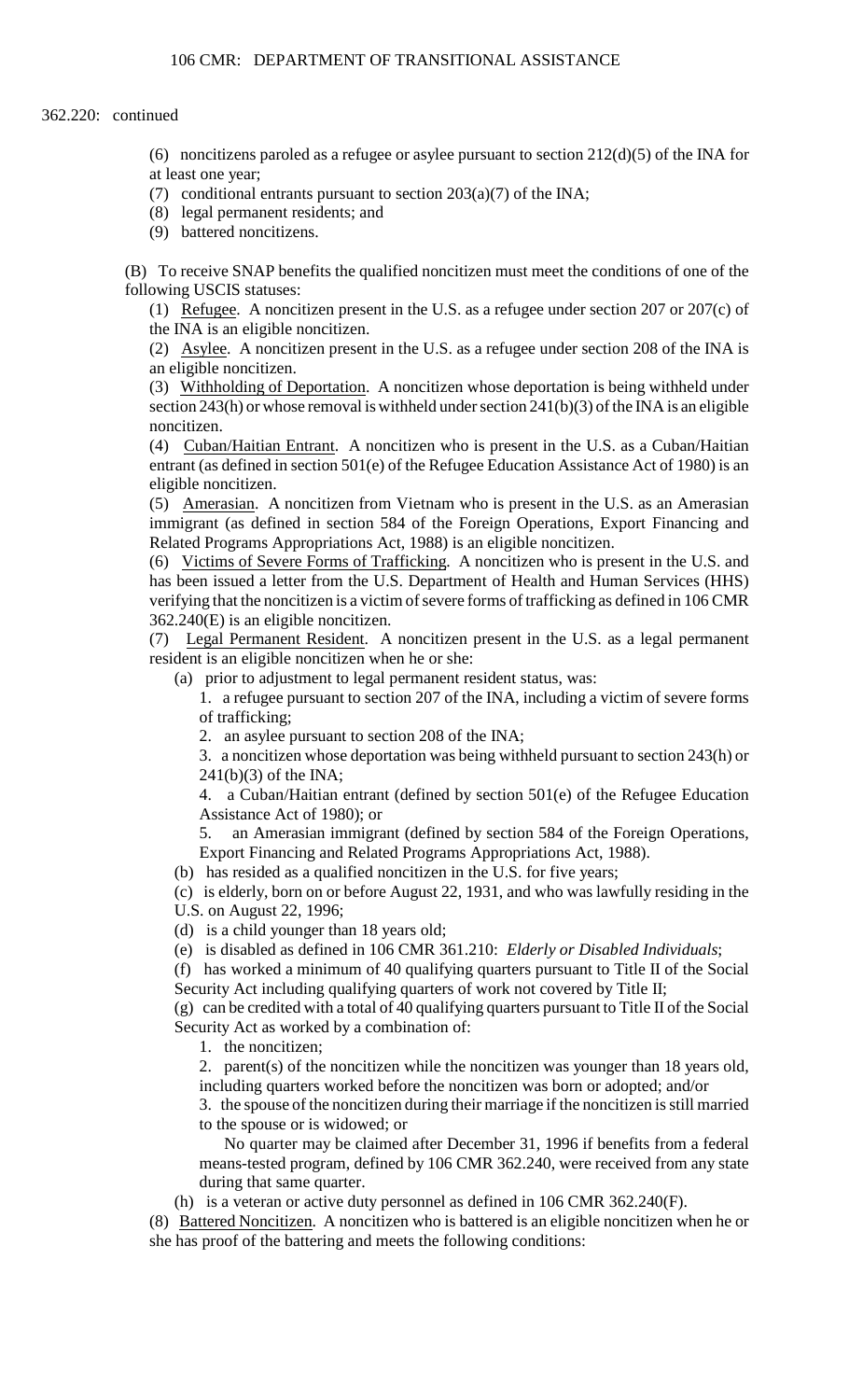#### 362.220: continued

- (a) The noncitizen must have one of the following:
	- 1. a Form I-130 petition filed by his or her spouse or parent;

2. a Form I-130 petition filed as a widow(er) of a U.S. Citizen;

3. an approved self-petition under the Violence Against Women Act or a pending self-petition under the Act with a notice of *prima facie* determination (including those filed by a parent); or

 4. an application for cancellation of removal or suspension of deportation filed as a victim of domestic violence;

(b) The noncitizen, the noncitizen's child or the noncitizen child's parent has been abused in the U.S. under any of the circumstances in  $106$  CMR  $362.220(B)(8)(b)1$ . through 3.:

 residing in the same household, if the spouse or parent consents to or acquiesces in 1. The noncitizen has been battered or subjected to extreme cruelty in the U.S. by a spouse or parent of the noncitizen, or by a member of the spouse's or parent's family the battery and cruelty;

 acquiesces in the battery or cruelty, and the noncitizen did not actively participate in 2. The noncitizen's child has been battered or subjected to extreme cruelty in the U.S. by a spouse or parent of the noncitizen, or by a member of the spouse's or parent's family residing in the same household if the spouse or parent consents to or the battery or cruelty; or

 in the U.S. by the parent's spouse, or by a member of the spouse's family residing in 3. The parent of a noncitizen child has been battered or subjected to extreme cruelty the same household as the parent, if the spouse consents to or acquiesces in such battery or cruelty;

(c) There is a substantial connection between the battery or extreme cruelty and the need for SNAP benefits;

(d) The battered noncitizen, child, or parent no longer resides in the same household as the abuser; and

(e) The noncitizen meets one of the following conditions:

1. has resided as a qualified noncitizen in the U.S. for five years;

2. was born on or before August 22, 1931 and was lawfully residing in the U.S. on August 22, 1996;

- 3. is a child younger than 18 years old;
- 4. is disabled as defined by 106 CMR 361.210: *Elderly or Disabled Individuals*; or 5. is a veteran or active duty personnel as defined by 106 CMR 362.240(F).

(9) Parolee. A noncitizen present in the U.S. as a parolee under section  $212(d)(5)$  of the INA for at least one year is an eligible noncitizen when he or she:

(a) has resided as a qualified noncitizen in the U.S. for five years;

 (b) was born on or before August 22, 1931 and was lawfully residing in the U.S. on August 22, 1996;

(c) is a child younger than 18 years old;

(d) is disabled as defined by 106 CMR 361.210: *Elderly or Disabled Individuals*; or (e) is a veteran or active duty personnel as defined in 106 CMR 361.240(F).

(10) Conditional Entrant. A noncitizen present in the U.S. as a conditional entrant under section  $203(a)(7)$  of the INA is an eligible noncitizen when he or she:

(a) has resided as a qualified noncitizen in the U.S. for five years;

 (b) was born on or before August 22, 1931 and was lawfully residing in the U.S. on August 22, 1996;

- (c) is a child younger than 18 years old;
- (d) is disabled as defined by 106 CMR 361.210: *Elderly or Disabled Individuals*; or

(e) is a veteran or active duty personnel as defined by 106 CMR 362.240(F).

(C) Verification of Noncitizen Status. The noncitizen must submit verification, in accordance with Department procedures, of the eligible noncitizen status and the date the status was granted for each household member at application. Unchanged noncitizen status shall not be reverified unless the information is questionable or outdated. In addition, the noncitizen must verify other noncitizen eligibility requirements as described under the applicable noncitizen status at 106 CMR 362.220(A).

 and he or she verified that they have formally requested from a Federal agency verification of If the noncitizen claims an eligible noncitizen status but the documentation is lost or missing, their noncitizen status, the Department shall certify the individual for up to six months from the date of the original request for verification.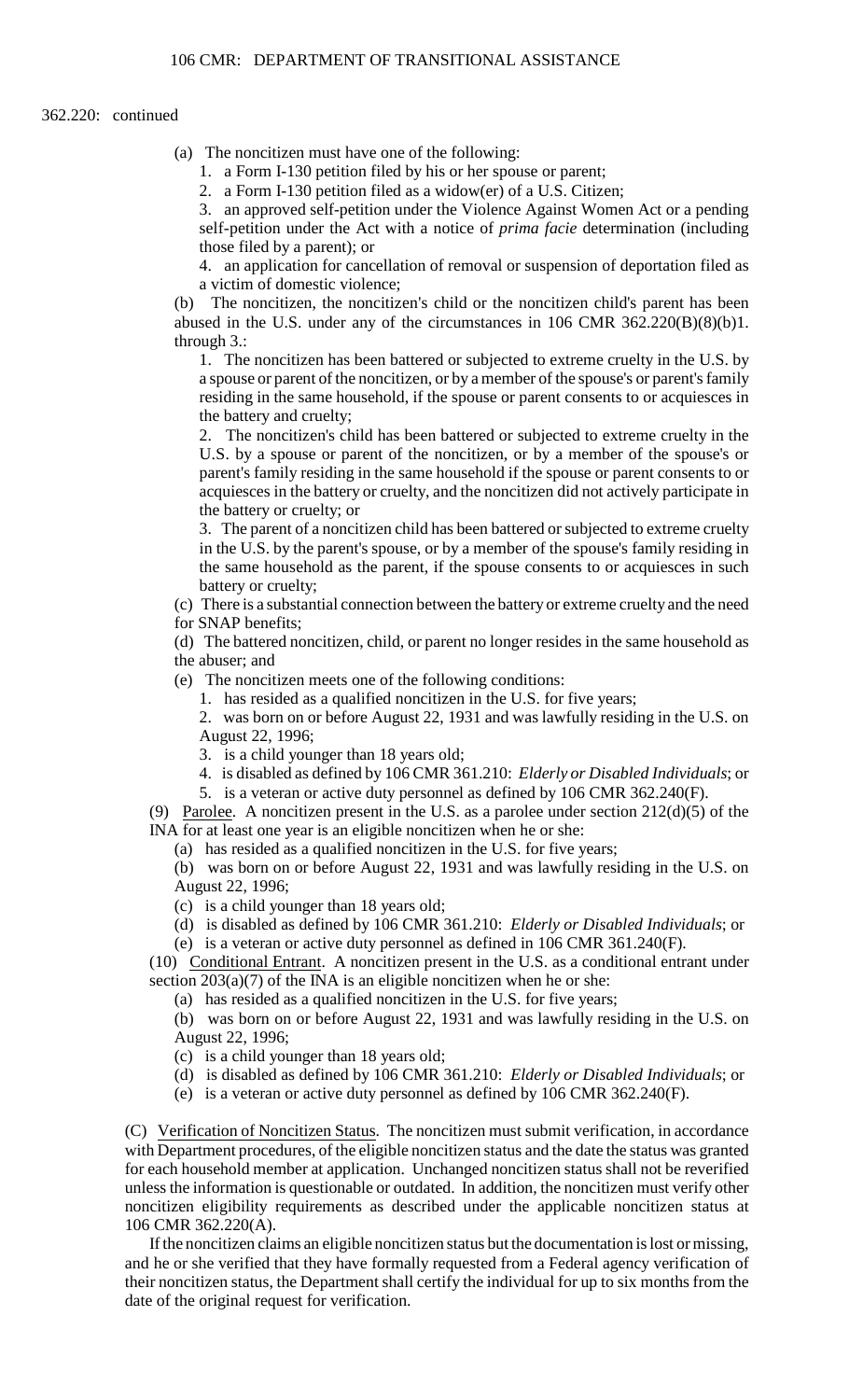362.220: continued

 sections of the INA not described in 106 CMR 362.220(A) and (B) is ineligible for SNAP (D) Ineligible Legal Noncitizen Status. An individual present in the U.S. under conditions or benefits. His or her income or assets shall be considered in accordance with 106 CMR 365.520(B).

 nonimmigrant shall be ineligible in accordance with 106 CMR 361.230(D) and his or her income (E) Nonimmigrant Noncitizen Status. An individual lawfully residing in the U.S. in a nonqualified status (such as a student or H1-B Visa worker) is ineligible for SNAP benefits. The and assets are considered available to any remaining household members in accordance with 106 CMR 365.520(A).

 to provide verification of an eligible noncitizen status for anyhousehold member, that household assets considered available to any remaining household members in accordance with 106 CMR (F) Undetermined Noncitizen Status. When a household indicates an inability or unwillingness member shall be ineligible in accordance with 106 CMR 361.230(D), and his or her income and 365.520(A). In such cases the Department shall not continue efforts to obtain documentation.

(G) Not Legally Residing Noncitizen Status. When a household verifies illegal noncitizen status for any household member by presenting to the Department a Final Order of Deportation, that household member shall be ineligible in accordance with 106 CMR 361.230(D), and his or her income and assets considered available to any remaining household members in accordance with 106 CMR 365.520(A).

# 362.230: Native Americans Born in Canada or Mexico

(A) Requirements. A person with at least 50% Native American blood born in Canada or Mexico, with treaty rights to cross the United States borders with Canada and Mexico, and who has maintained residence in the United States since his or her entry must be regarded as having been lawfully admitted for permanent residence.

People with less than 50% Native American blood must satisfy the requirements of 106 CMR 362.220.

(B) Verifications. The status of a Native American born in Canada or Mexico is verified by one of the following:

(1) A "band card" issued by the band council of a Canadian Indian reserve;

(2) Birth or baptism records;

(3) A provincial Union of Indians card issued by the tribal nation (such as a Union of Nova Scotia Indians card); or

(4) An affidavit from a tribal official or other person knowledgeable about the client's family ancestry.

# 362.235: Members of Hmong and Highland Laotian Tribes

 A noncitizen lawfully residing in the United States is an eligible noncitizen when he or she is:

 to U.S. personnel by taking part in a military or rescue operation during the Vietnam era (1) a member of a Hmong or Highland Laotian tribe at the time the tribe rendered assistance beginning August 5, 1964 and ending May 7, 1975; or

(2) a spouse, unremarried surviving spouse or an unmarried dependent child of a Hmong or other Highland Laotian tribe member who meets the conditions provided in 106 CMR 362.235(a).

# 362.240: Noncitizen Definitions

(A) Lawfully Residing in the U.S. The following noncitizens are considered lawfully residing in the United States pursuant to Department of Justice guidance:

(1) A qualified noncitizen as defined in 106 CMR 362.240;

(2) A noncitizen who has been inspected and admitted to the U.S. and who has not violated the terms of the status under which he or she was admitted or to which he or she has adjusted after admission;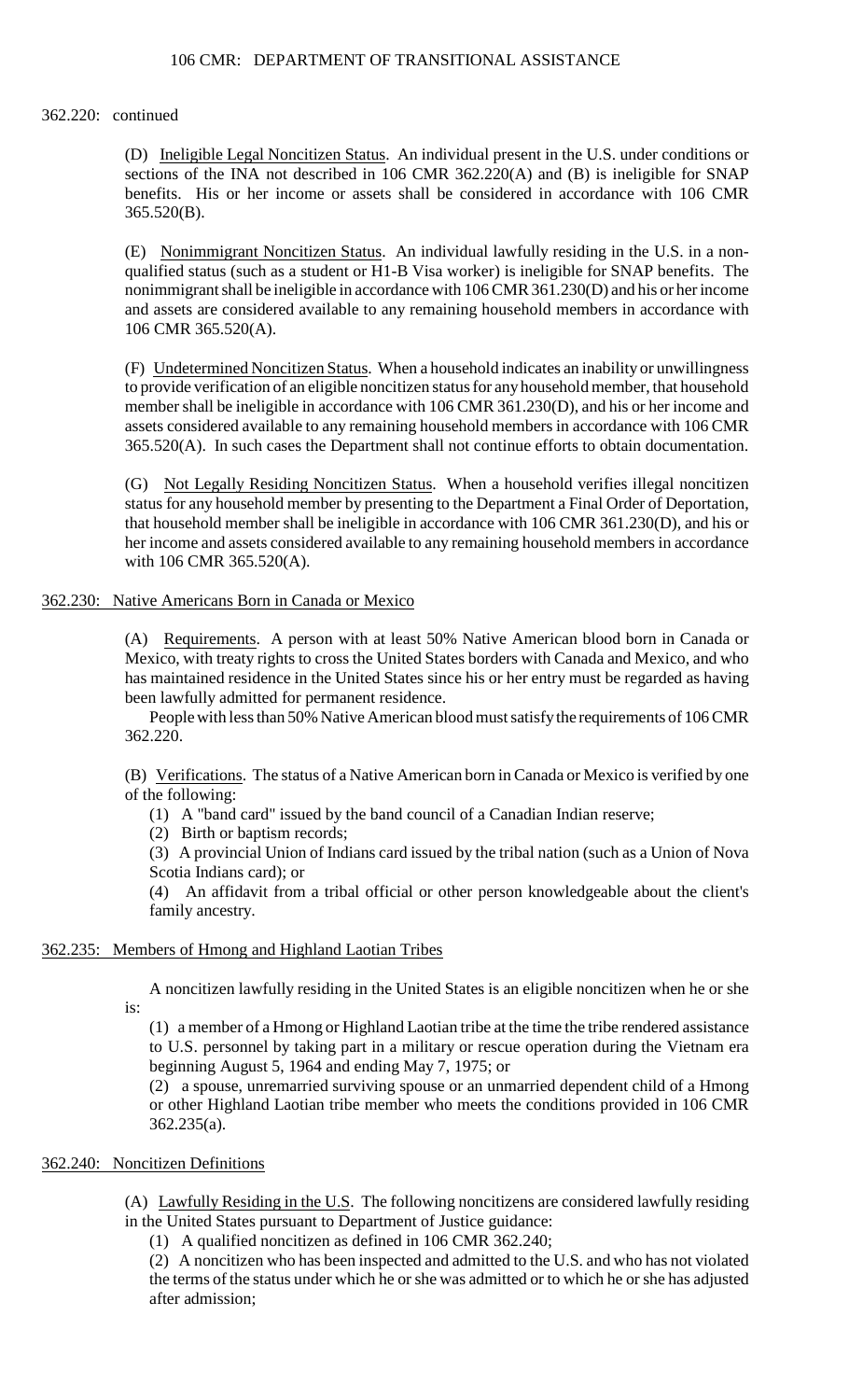- (3) A noncitizen paroled into the U.S. under section  $212(d)(5)$  for less than one year, except: (a) noncitizens paroled for deferred inspection or pending exclusion proceedings pursuant to 236(a) of the INA; or
	- (b) noncitizens paroled into the U.S. for prosecution pursuant to  $12(5)(a)(3)$ ;

(4) A noncitizen who belongs to one of the following classes of noncitizens permitted to remain in the U.S. because the Attorney General has decided, for humanitarian or other public policy reasons, not to initiate deportation or exclusion proceedings or to enforce departure:

(a) noncitizens currently in temporary residence status pursuant to section 210 or 245A of the INA;

(b) noncitizens currently under Temporary Protected Status (TPS) pursuant to section 244A of the INA;

 $(c)$ Cuban/Haitians entrants as defined by section 202(b) Public Law 99-603 as amended;

(d) Family Unity beneficiaries pursuant to section 301 of Public Law 99-101-649;

(e) noncitizens currently under Deferred Enforced Departure (DED) pursuant to a decision by the President;

(f) noncitizens currently in deferred action status pursuant to Services Operation Instructions at OI 242.1(a) $(22)$ ; and

(g) noncitizens who are the spouse or child of a U.S. citizen whose visa petition has been approved and who have a pending application for adjustment of status;

(5) Applicants for asylum pursuant to 208(a) of the INA and applicants for withholding of deportation pursuant to 243(h) of the INA who have been granted employment authorization and such applicants younger than 14 years old who have had an application pending for at least 180 days.

 USCIS or Executive Office of Immigration Review that the noncitizen is present unlawfully; (B) Known to Be in the U.S. Unlawfully. Known to be in the U.S. unlawfully means that: (1) the Department has seen a Final Order of Deportation or other determination of the and

(2) the noncitizen has applied for SNAP benefits for himself or herself and the Department has determined him or her ineligible due to unlawful presence.

 if a full-time student, younger than 22 years old, or a disabled child 18 years of age or older if (C) Dependent Child. A dependent child is an unmarried child younger than 18 years old or, the child was disabled and dependent on the parent before 18 years of age.

(D) Federal Means-tested Program. The following are federal means-tested programs for purposes of determining qualifying quarters: SNAP, Transitional Aid to Families with Dependent Children (TAFDC), SSI, Medicaid, State Child Health Insurance Program (SCHIP), Temporary Assistance for Needy Families (TANF), Food Assistance Program in Puerto Rico, American Samoa and the Commonwealth of the Northern Marianas Islands (CNMI).

(E) Victims of Severe Forms of Trafficking. In the Trafficking Victims Protection Act, the term "severe forms of trafficking in persons" means:

 (1) Sex trafficking in which a commercial sex act is induced by force, fraud, or coercion, (2) The recruitment, harboring, transportation, provision, or obtaining of a person for labor or in which the person induced to perform such act has not attained 18 years of age; and/or or services, through the use of force, fraud, or coercion for the purpose of subjection to involuntary servitude, peonage, debt bondage, or slavery.

 (F) Veterans and Active Duty Personnel. A noncitizen is a veteran or active duty personnel when he or she meets one of the following criteria:

(1) is a veteran of the U.S. Armed Forces with honorable discharge not related to his or her noncitizen status who fulfilled the minimum active-duty service requirement of 24 months or the period for which he or she was called to active duty;

 (2) is a person on active duty in the U.S. Armed Forces, other than active duty for training, who fulfills the minimum active-duty service requirement of 24 months or the period for which he or she was called to active duty;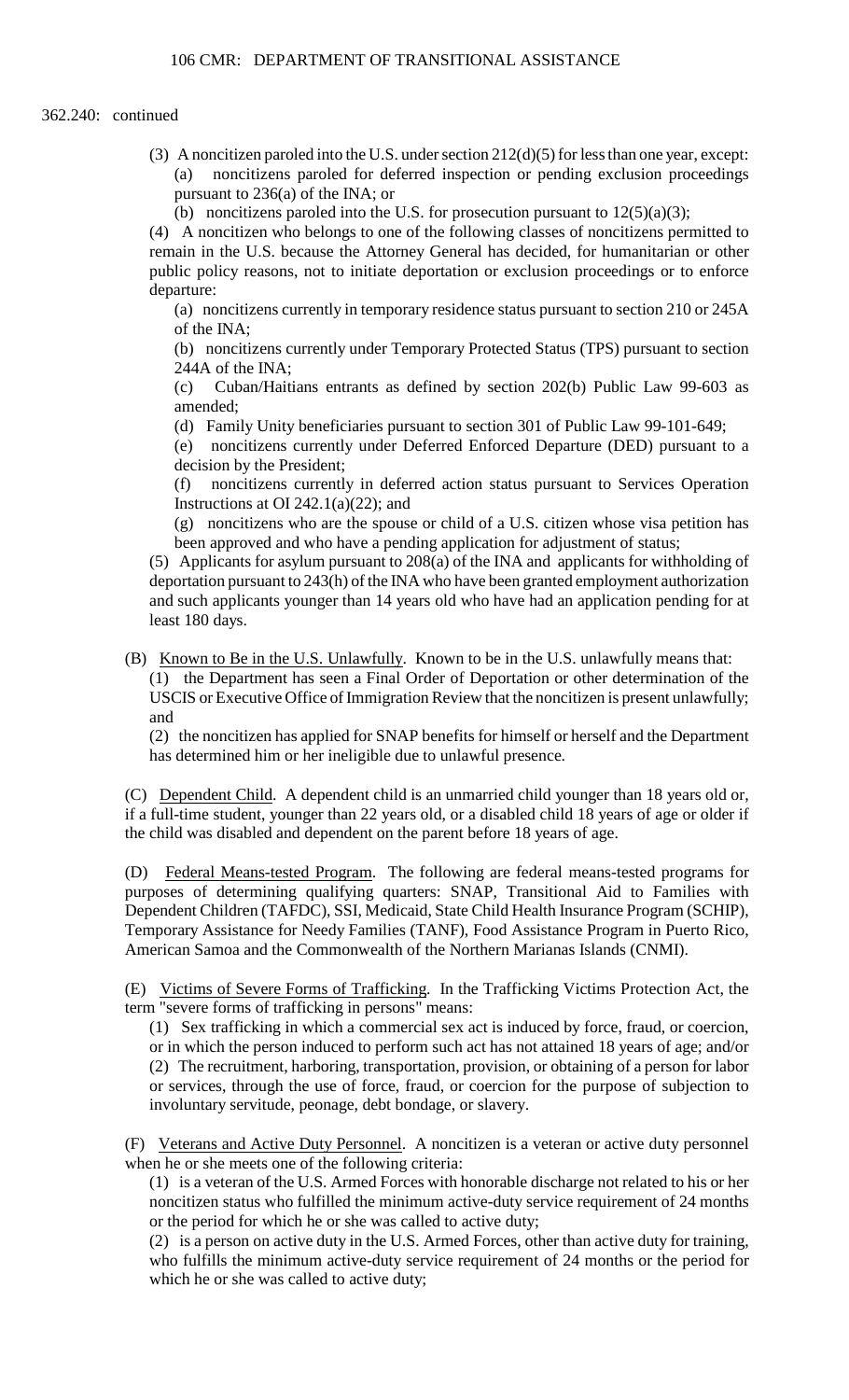### 362.240: continued

- (3) is a spouse of the veteran or the person who died during active duty if:
	- (a) the spouse has not remarried; and
	- (b) the couple was married for at least one year or for any period if the couple bore a child before or during the marriage;

(4) is a spouse or unmarried dependent child as defined in 106 CMR 362.240 of the veteran or the person on active duty described in 106 CMR 362.240(F)(3)(a) or (b); or

 while such forces were in the service of the Armed Forces of the United States pursuant to (5) was a member of the organized military forces of the Government of the Phillippines the military order dated July 26, 1941, including organized guerrilla forces under commanders organized by the U.S. Army for service prior to July 1, 1946.

#### 362.270: Deeming of Income and Assets for Sponsored Noncitizens

 The deeming of income and assets rules for sponsored noncitizens do not apply to categorically eligible households as defined in 106 CMR 365.180: *Categorically Eligible Assistance Units*.

 In addition, non-SSI elder and/or disabled households with income, not including the income of The deeming of income and assets rules for sponsored noncitizens will be applied to any household which contains a member disqualified from receiving SNAP benefits due to: a failure to comply with the ABAWD Work Program at 106 CMR 362.320; a failure to comply with TAFDC Income Reporting requirements at 106 CMR 366.110: *Household Reporting Responsibilities*; or any of the reasons listed in 106 CMR 367.800: *Disqualification Penalties*. the sponsor(s), that exceeds the Categorical Eligibility Gross Income Standards at 106 CMR 364.976: *Gross Monthly Categorical Eligibility Income Standards* will be subject to sponsor deeming requirements.

#### (A) Definitions.

(1) Sponsor. A sponsor is any person, including a cosigner spouse, who executed a legally enforceable affidavit of support or similar agreement on behalf of a noncitizen as a condition of that noncitizen's entry into the United States.

(2) Sponsored Noncitizen. A sponsored noncitizen is a noncitizen who has been admitted to the United States as a legal permanent resident and for whom a legally enforceable affidavit of support was signed as a condition of entry into the United States.

# (3) Affidavit of Support.

(a) An affidavit of support is a contract meeting the requirements of Section 213A of the INA, in which a sponsor agrees to financially support the noncitizen, so that the noncitizen will not become primarily dependent on the government, demonstrated by either receipt of cash assistance or institutionalization for long-term care at government expense.

 by the federal, state and local agencies which provide any means-tested public benefits (b) The affidavit of support is a contract which is legally enforceable against the sponsor program.

(4) Sponsor Deeming. Sponsor Deeming is the counting of the income and assets, in accordance with 106 CMR 363.100 through 363.230, of the sponsor(s) based on the amount on the affidavit of support or current verification of the sponsor's circumstances, whether or not monies are actually given to the sponsored noncitizen.

### (B) Requirements.

 (1) When a sponsored noncitizen adult (18 years of age or older) applies for SNAP benefits, the income and assets of the sponsored noncitizen shall be deemed to include the income and assets of the sponsor(s) in accordance with 106 CMR 362.270(E) unless the Sponsor Deeming provisions do not apply in accordance with 106 CMR 362.270(D).

- (2) When a sponsored noncitizen adult has:
	- (a) provided acceptable verification of his or her noncitizen immigration status;
	- (b) provided or applied for a Social Security Number; and

(c) indicates an inability or unwillingness to provide acceptable verification of the income and assets of the sponsor(s).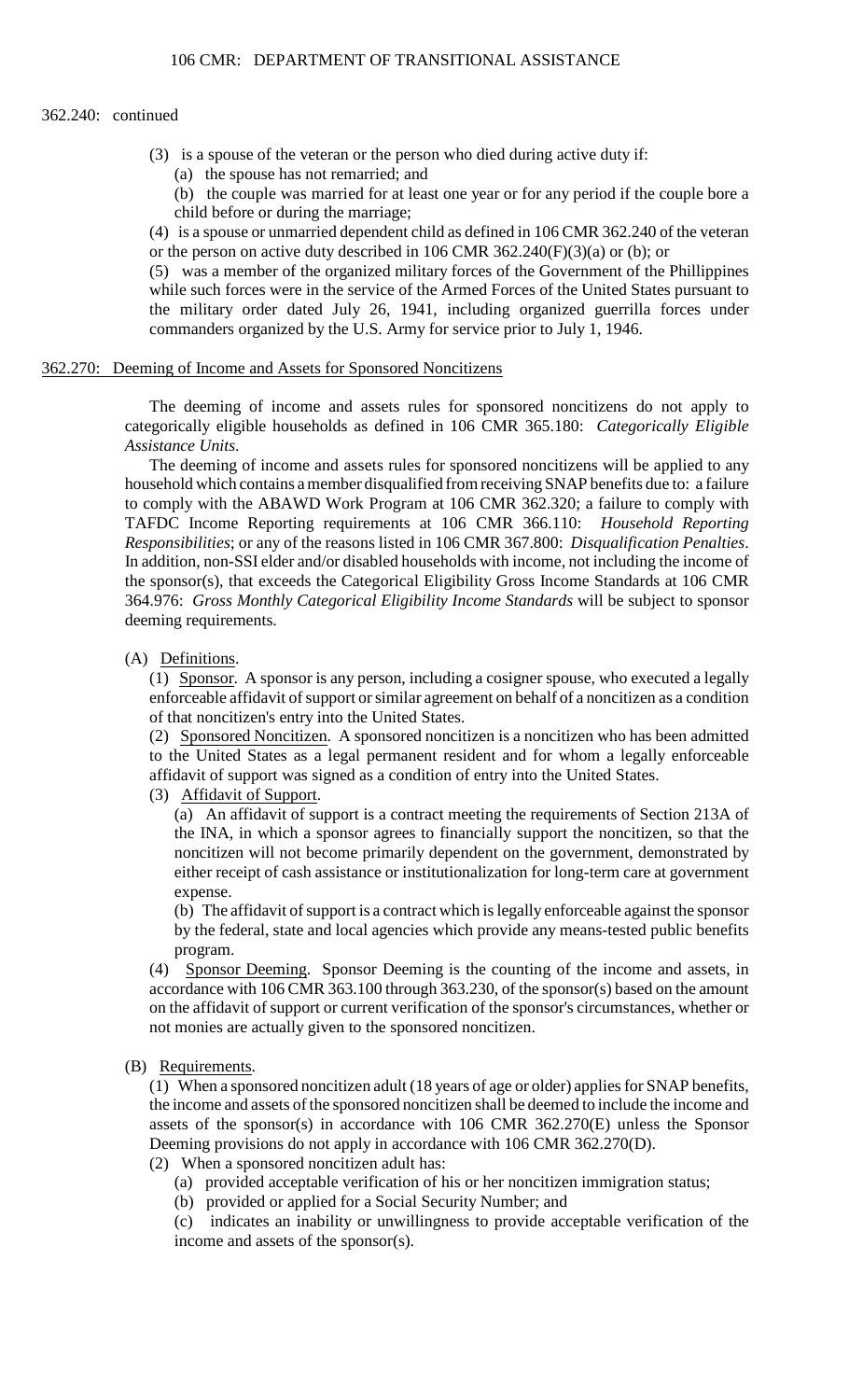### 362.270: continued

The sponsored noncitizen shall be ineligible. The Department shall not continue to obtain documentation. SNAP benefits will be determined for the remaining members of the household who verify an eligible noncitizen status and meet other eligibility requirements in accordance with 106 CMR 365.520(B).

(3) When sponsored noncitizen adults are the only members of a household and indicate an inability or unwillingness to provide acceptable verification of the income and assets of the sponsor(s) the entire household shall be ineligible.

(C) Verification.

(1) If the sponsored noncitizen was granted legal permanent resident status on or after June 1, 1998, the Department will presume the noncitizen was sponsored under a legally enforceable affidavit of support. The sponsored noncitizen can rebut this presumption by verifying that he or she was not sponsored by a family member or was sponsored by an affidavit of support which is not legally enforceable.

 (2) The following information must be provided to the Department by the noncitizen before certification or recertification unless 106 CMR 362.270(B)(2) or (3) apply:

(a) The name and address of the sponsor(s); and

(b) The income and assets of the sponsor(s). All income and assets of the sponsor(s) shall be verified in accordance with 106 CMR 363.000: *Supplemental Nutrition Assistance Program: Financial Eligibility Standards*.

(D) Noncitizens Not Subject to Sponsor Deeming.

 (1) The Sponsor Deeming provisions shall not apply to any noncitizen, present in the United States for whom a legally enforceable affidavit of support was not required. Noncitizens not subject to sponsor deeming include:

(a) asylees pursuant to section 208 of the INA;

(b) refugees pursuant to section 207 of the INA;

 assistance to United States personnel by taking part in a military or rescue operation (c) parolees pursuant to section  $212(d)(5)$  of the INA for a period of at least one year; (d) members of a Hmong or other Highland Laotian tribe at the time the tribe rendered during the Vietnam Era beginning August 5, 1964 and ending May 7, 1975;

(e) noncitizens whose deportation is being withheld pursuant to section 243(h) or  $241(b)(3)$  of the INA;

(f) Cuban/Haitian entrants (as defined by section 501(e) of the Refugee Education Assistance Act of 1980);

(g) Amerasian immigrants (as defined by section 584 of the Foreign Operations, Export Financing and Related Programs Appropriations Act, 1988);

(h) conditional entrants pursuant to section  $203(a)(7)$  of the INA;

(i) veterans or active duty personnel as provided in 106 CMR 362.240(F);

(j) noncitizens sponsored by a public or private organization or group rather than by an individual; or

(k) noncitizens living in the same SNAP household as the sponsor.

(2) At the option of the sponsored noncitizen, the Sponsor Deeming provisions shall not apply for a period of 12 months if the sponsored noncitizen claims and verifies one of the following exceptions.

(a) Battered Noncitizen Exception. The noncitizen verifies he or she was battered and there is a substantial connection between the need for SNAP benefits and the battery (in the opinion of the Department, which opinion is not subject to review by any court):

1. if the noncitizen was battered or subject to extreme cruelty in the United States by a spouse or a parent, or by a member of the family of the spouse or parent residing in the same household as the noncitizen and the spouse or parent consented or acquiesced to such battery or cruelty; or

 of the noncitizen in the battery or cruelty), or by a member of the family of the spouse 2. if the noncitizen's child has been battered or subject to extreme cruelty in the United States by a spouse or a parent of the noncitizen (without active participation or the parent residing in the same household as the noncitizen and the spouse or parent consented or acquiesced to such battery or cruelty; and

 3. if the battered noncitizen or the battered noncitizen's child is no longer living in the same household as the individual responsible for such battery or cruelty.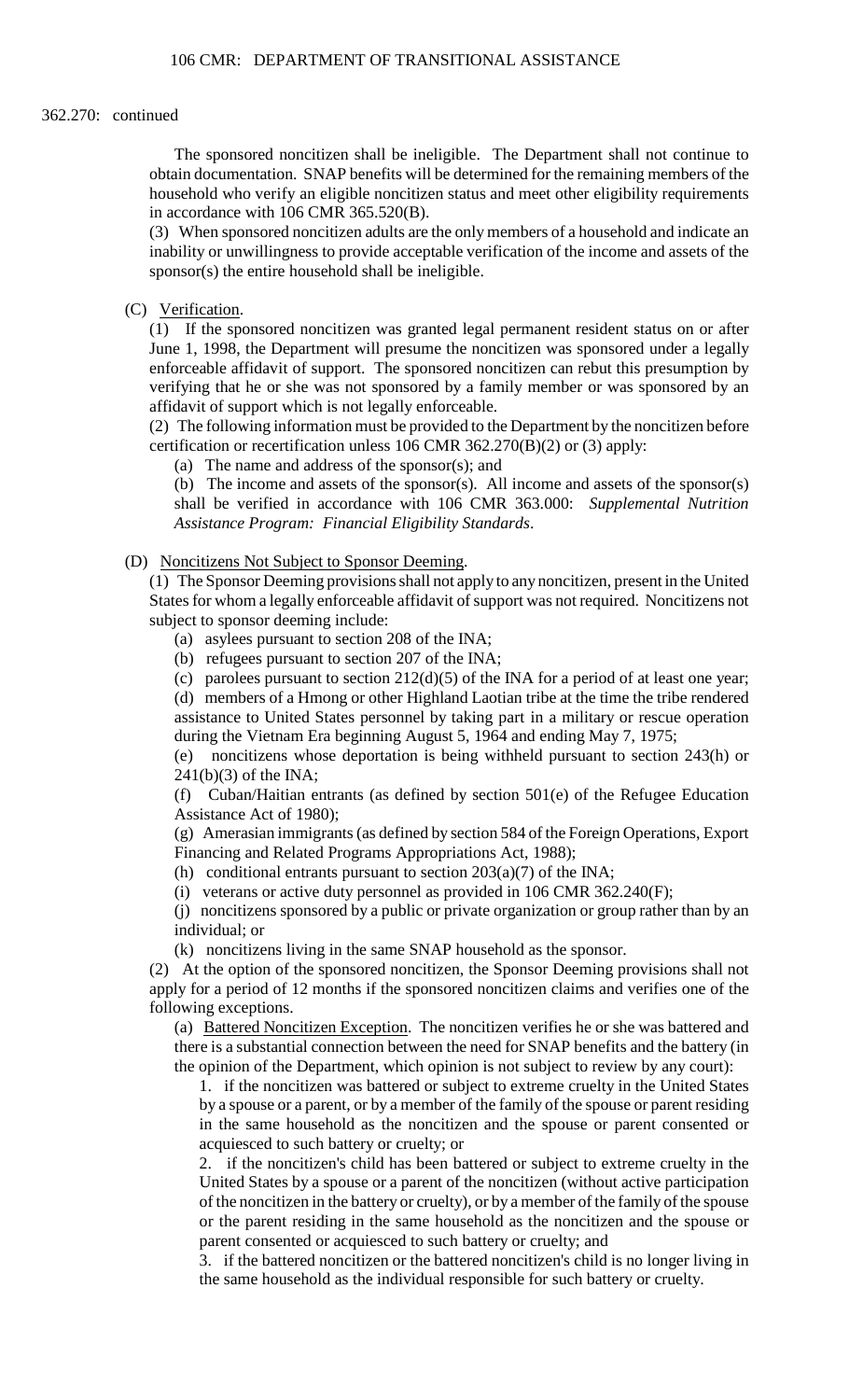#### 362.270: continued

 if the noncitizen demonstrates that such battery or cruelty described above has been This exception may be reviewed and benefits continued after the 12-month period recognized in an order of a judge or administrative law judge or a prior determination of the USCIS, and that such battery or cruelty has a substantial connection to the need for benefits.

(b) Indigent Exception. The noncitizen verifies that the sum of the sponsored noncitizen's SNAP household's own income and any cash or in-kind assistance provided by the sponsor(s) or others is less than the Maximum Gross Monthly Income Standard found at 106 CMR 364.950: *Maximum Gross Monthly Income Standards*.

Each indigence determination is effective for 12 months and may be renewed for additional 12-month periods.

The Commissioner or designee shall notify the Attorney General of each indigency determination, including the names of the sponsor(s) and the sponsored noncitizen adult(s).

(3) The Sponsor Deeming provisions shall end when:

(a) The sponsored noncitizen becomes a United States citizen through naturalization pursuant to Chapter 2 of Title III of the INA; or

(b) The sponsored noncitizen has worked a minimum of 40 qualifying quarters pursuant to Title II of the Social Security Act; or

(c) The sponsored noncitizen can be credited with a total of 40 qualifying quarters under Title II of the Social Security Act as worked by:

1. the noncitizen;

2. the parent(s) of the noncitizen prior to the birth of the noncitizen until the noncitizen became 18 years of age; and/or

3. the spouse of the noncitizen during their marriage if the noncitizen remains married to the spouse or is widowed.

 However, no quarter may be claimed after December 31, 1996 if benefits from a means tested program were received from any state during that same quarter.

(d) The sponsored noncitizen no longer has a status of a noncitizen lawfully admitted for permanent residence and has left the United States; or

(e) The sponsor(s) dies.

 (E) Determination of Available Income from a Sponsor. The total monthly countable income of the sponsor(s) is identified in accordance with 106 CMR 363.220: *Countable Income*. Excluded income listed in 106 CMR 363.230: *Excluded Income* is not counted. The portion of the monthly income of the sponsor(s) that shall be deemed as unearned income to the sponsored noncitizen adult(s) shall be calculated as follows:

 (1) Subtract 20% from the monthly gross earned income and add that result to the monthly gross unearned income, if any;

(2) Subtract from the result of (1) the Maximum Gross Monthly Income Standards at http://www.mass.gov/eohhs/gov/departments/dta/program-eligibility-charts-and-tables.html for the household equal in size to the sponsor(s) and any other person who is claimed or could be claimed by the sponsor(s) as a dependent for federal income tax purposes;

(3) Divide the result of (2) by the number of sponsored noncitizens; then

(4) Multiply the result of (3) by the number of sponsored noncitizen adults applying for SNAP benefits. This is the sponsors' deemed income amount.

 sponsor(s) are identified in accordance with 106 CMR 363.130: *Countable Assets*. Excluded (F) Determination of Countable Assets from a Sponsor. The total countable assets of a assets listed in 106 CMR 363.140: *Noncountable Assets* are not counted. The assets of a sponsor(s) which shall be deemed to the noncitizen shall be calculated as follows:

- (1) Add the countable assets together;
- (2) Subtract \$1500 from the result of (1);
- (3) Divide the result of (2) by the number of sponsored noncitizens; then

(4) Multiply the result of (3) by the number of sponsored noncitizen adults applying for SNAP benefits. This is the sponsors' deemed asset amount.

(G) Sponsorship of More than One Noncitizen. If an individual has sponsored more than one noncitizen, the total monthly income and total assets of the sponsor(s), shall be prorated among all the sponsored noncitizens.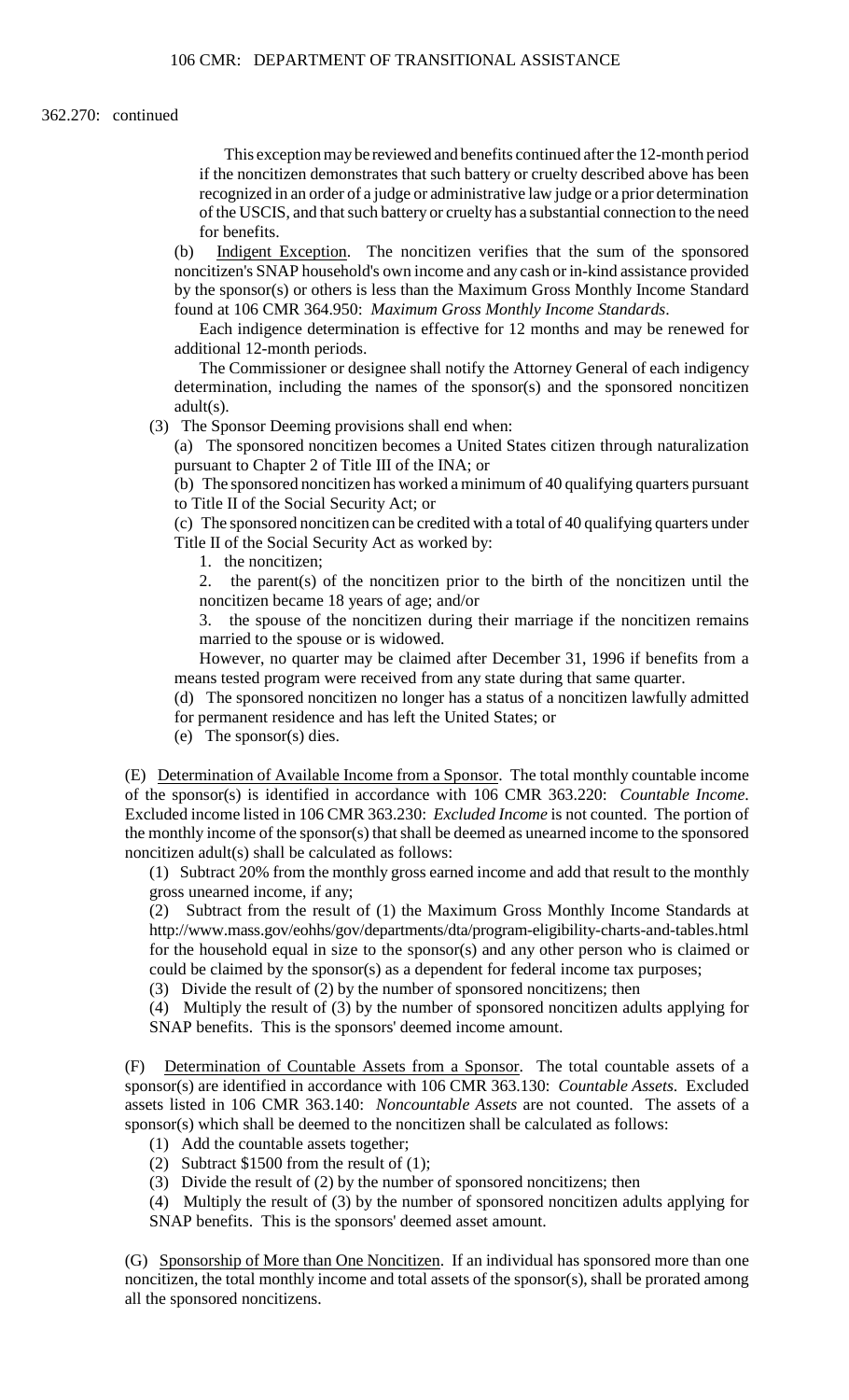#### 362.270: continued

## (H) Request for Reimbursement.

(1) The sponsor is obligated to reimburse the Department for any means-tested public benefit which was provided to the sponsored noncitizen, unless the sponsor's obligation terminates as provided in 106 CMR 362.270(D)(3). The termination of the sponsor's support obligation does not relieve the sponsor of responsibility to reimburse the Department for means-tested benefits that were recevied before the support obligation terminated.

(2) The request for reimbursement shall be a written request notifying the sponsor that the sponsor must, within 45 days of the date of service, respond to the request for reimbursement either by paying the reimbursement or arranging to begin payments. If within 45 days the sponsor does not indicate a willingness to pay, the Department may sue the sponsor in a state or federal court.

# 362.300: Work Requirements

 As a condition of eligibility, nonexempt household members between 16 and 59 years of age accordance with 106 CMR 367.800: *Disqualification Penalties*. Good cause criteria are found must comply with the mandatory SNAP work requirements found at 106 CMR 362.310(A). Failure to comply with these requirements without good cause will result in disqualification in at 106 CMR 362.330.

 Unless an exemption applies, household members between 18 and 49 years of age must also comply with the ABAWD work program requirements found at 106 CMR 362.320. Failure to comply with these requirements for three months in a three-year period without good cause may result in ineligibility. Good cause criteria are found at 106 CMR 362.320(C).

# 362.310: General SNAP Work Requirements

(A) Mandatory Requirements. Nonexempt household members between 16 and 59 years of age must:

(1) Register for work at application and every 12 months after initial registration;

 (2) Provide information to the Department regarding employment status or job availability when requested;

 $(3)$ Report to an employer when the Department has made a referral and the work meets the suitablity requirements as provided in 106 CMR 362.330(A)(3);

(4) Accept a legitimate offer of suitable employment as described at 106 CMR 362.330(A)(3); and

 (5) Not voluntarily, and without good cause, quit a job of 30 or more hours a week or reduce work hours hours to less than 30 hours a week in accordance with Voluntary Quit provisions found at 106 CMR 362.340.

(B) Voluntary SNAP Employment and Training Participation. If a slot is available, SNAP E&T) component that is approved by the Department and is consistent with the Department's recipients may volunteer to participate in a SNAP Employment and Training Program (SNAP federally approved Employment and Training Plan.

Volunteer SNAP E&T participants are expected to:

- (1) Complete the SNAP E&T enrollment form;
- (2) Attend a SNAP E&T interview;
- (3) Begin participating through the E&T vendor;
- (4) Provide verification of participation if requested on a form approved by the Department;
- (5) Participate in all E&T component activities;

(6) Take part in vendor-assisted job search activities; and

(7) Accept and maintain an offer of employment as described by at 106 CMR 362.330(A)(3).

Voluntary participants in an employment and training component will not be disqualified for failure to comply with employment and training requirements.

(C) Exemptions from General SNAP Work Requirements. The individuals listed in 106 CMR  $362.310(C)(1)$  through (10) are exempt from the general SNAP work requirements found at 106 CMR 362.310(A). If verification is necessary for a particular exemption, it is noted under that exemption.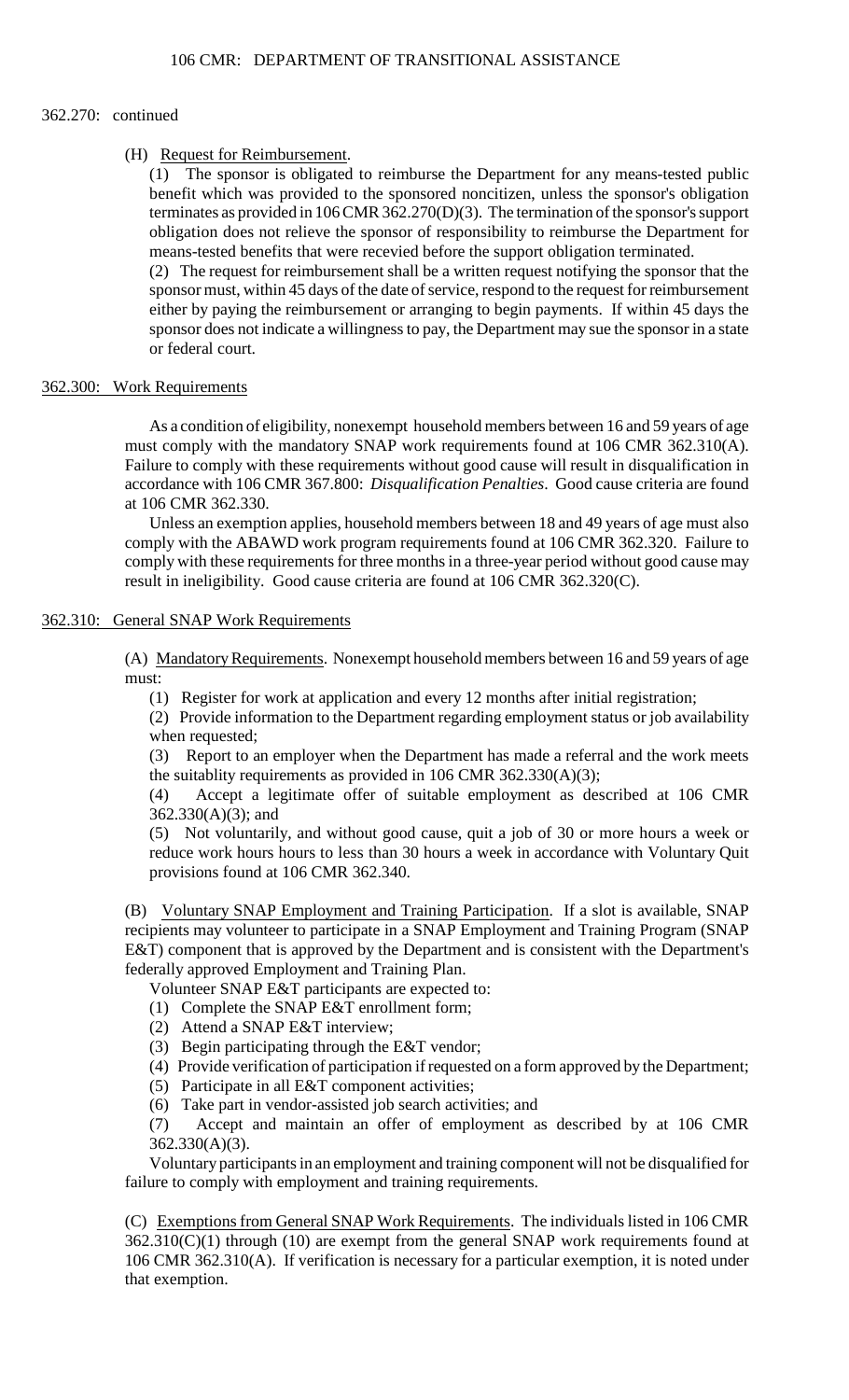(1) Age. A person younger than 16 years old or a person 60 years of age or older is exempt. A child who has his or her  $16<sup>th</sup>$  birthday within a certification period shall fulfill the work registration requirement at the next scheduled recertification, unless the child qualifies for another exemption.

(2) Persons Physically or Mentally Unfit for Employment. Persons who are physically or mentally unfit for employment due to disability or illness, either permanently or temporarily, are exempt. If the disability or illness is not obvious, appropriate verification of physical or mental unfitness must be provided. Verification includes, but is not limited to:

(a) receipt of temporary or permanent disability benefits from a government or private source;

(b) a written, dated and signed statement from a competent medical authority stating that the person is physically or mentally unfit for employment;

(c) participation in a Massachusetts Rehabilitation Commission program or other Massachusetts-approved vocational rehabilitation program; and

 (d) proof that the individual is temporarily ill and that the illness is serious enough to temporarily prevent employment.

Persons claiming temporary unfitness for employment due to illness will be required to meet work requirements once they become physically or mentally fit.

(3) TAFDC/EAEDC Work Program Participants. A TAFDC or EAEDC client subject to and complying with the relevant program's work requirement is exempt.

(4) Unemployment Compensation Applicants and Recipients. Unemployment Compensation applicants or recipients subject to and participating in a comparable unemployment compensation work program are exempt.

If the exemption claimed is questionable, the Department is responsible for verifying the exemption with the office of the State employment services agency.

 (5) Caretakers. A parent or other household member responsible for the care of a dependent child under six or an incapacitated person is exempt.

If the child has his or her sixth birthday within a certification period, the caregiver of the child shall fulfill the work requirements at the next scheduled recertification, unless the caregiver qualifies for another exemption.

If a parent and another member of the household both claim to be responsible for the care of the same dependent child or incapacitated household member, the actual responsibility shall be determined by discussion with the applicant or client.

(6) Students. Persons enrolled at least half-time in any recognized school, including high school, a training program or institution of higher education who have met the conditions provided in 106 CMR 362.400 and 362.410 are exempt. Enrollment must be verified at application and recertification.

Persons enrolled less than half-time or who experience a break in their enrollment status due to graduation, expulsion or suspension, or who drop out or otherwise do not intend to return to school do not qualify for this exemption.

 (7) Addicts and Alcoholics. A regular participant, either on a resident or nonresident basis, in a drug addiction or alcohol treatment and rehabilitation program is exempt. Participation, if questionable, may be verified through the organization or institution operating the program.

 federal minimum wage multiplied by 30 hours. The guidelines for determining a client's (8) Employed Persons. Persons employed or self-employed are exempt if working a minimum of 30 hours weekly or receiving weekly earnings equal to or greater than the eligibility for this exemption are as follows:

 (a) Verification of earned income must establish that the amount of income is consistent with a 30-hour work week;

(b) If the income of the employed individual does not meet the preceding test but he or she still claims to be employed, the client shall be required to supply documentary evidence of the existence of an employee-employer relationship and that the number of hours worked is equivalent to 30 hours a week;

 $(c)$ If a self-employed person's income does not meet the test in 106 CMR  $362.310(C)(8)(a)$ , he or she must establish that the income received from the self-employment activity is sufficient to be considered gainful employment and that the amount of work claimed justifies a determination that the self-employment activity is a full-time job for the purpose of this exemption; and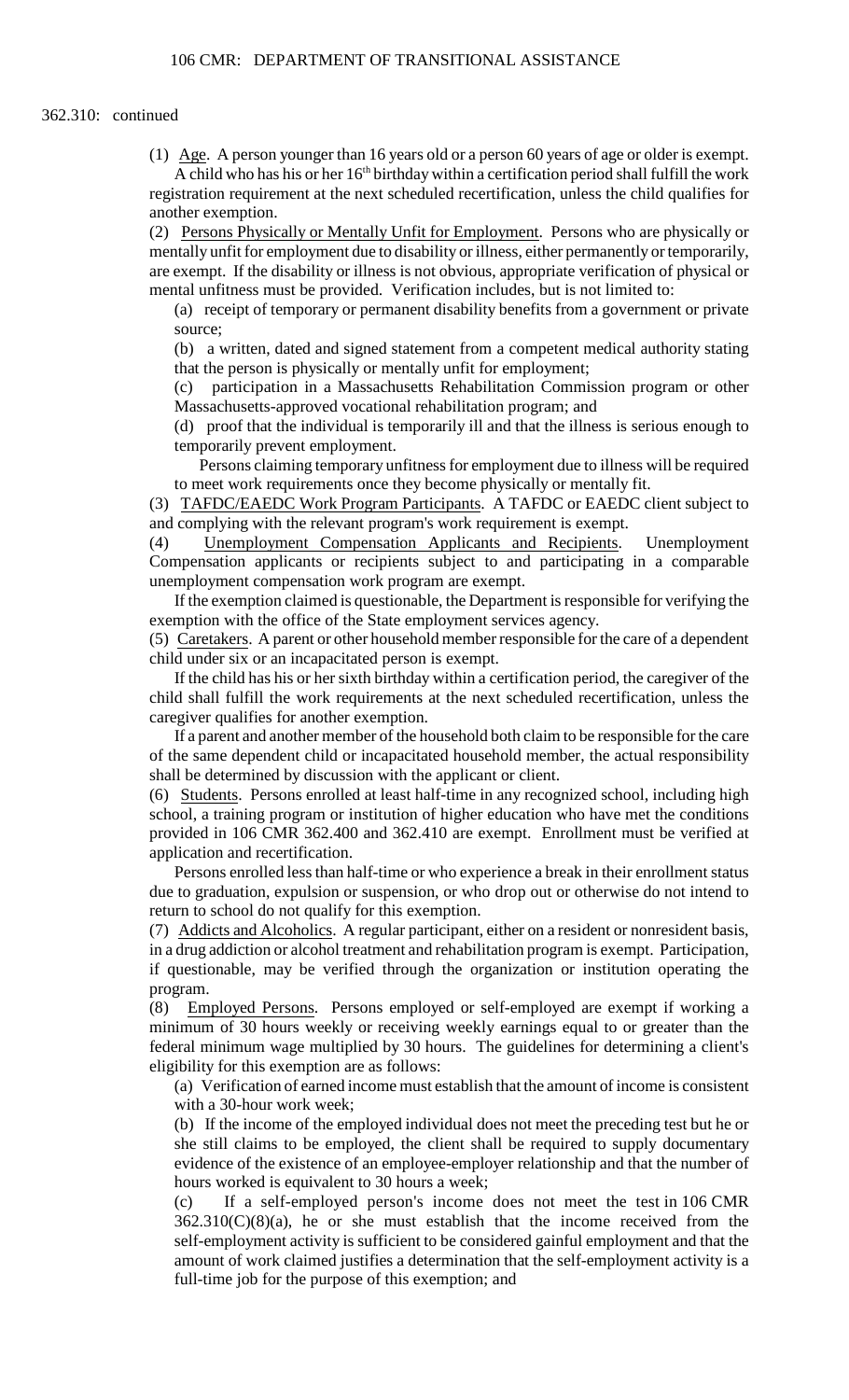### 362.310: continued

(d) Persons engaged in hobbies or any other activity that cannot, because of the minimal amount of monies received from such activity, be considered gainful employment are not exempt.

- (9) Teens. A person 16 or 17 years of age who is:
	- (a) not a head of household;

(b) attending school on at least a half-time basis; or

(c) enrolled in an employment and training program on at least a half-time basis, is exempt.

An exempt teen who turns 18 years of age within a certification period must fulfill the work registration requirement at the next scheduled recertification unless he or she qualifies for another exemption.

(10) Pregnant Women. A woman in her second or third trimester of pregnancy is exempt.

(D) Work Registration Requirement. Nonexempt household members must complete and sign the work registration section on a form prescribed by the Department. A copy of the form is retained in the case record. Refusal to work-register without good cause will result in disqualification in accordance with 106 CMR 367.800: *Disqualification Penalties*.

 that is not subject to the reporting requirements must register for work at their household's next A person who loses his or her exemption status due to changes in circumstances that he or she is required to report as a condition of SNAP certification must register for work when the change is reported. Those persons who lose their exemption due to a change in circumstances recertification.

# 362.320: Able-bodied Adults Without Dependents (ABAWD) Work Program

(A) Mandatory Population and Requirements. All nonexempt household members between 18 and 49 years of age must:

- (1) Register for work at application and every 12 months after initial registration; and
- (2) Do one of the following:

 (a) Work at a job, or combination of jobs, for 20 hours per week averaged monthly. The work performed may be done in exchange for money, in exchange for goods or services (in-kind work) or may be unpaid work;

 determined by dividing the monthly SNAP allotment by the (higher of the State or (b) Work at a community service site for a specified number of hours per month Federal) minimum wage;

(c) Participate in a qualifying SNAP Employment and Training (E&T) program, including basic education, vocational or technical training, or on-the-job training for 20 hours per week. Job search activies associated with E&T components must make up less than half of the required participation hours; or

 (d) Work at a job less than 20 hours per week and participate in a qualifying SNAP E&T program component or a WIOA activity for a combined total of 20 hours per week averaged monthly; and

 (3) Provide information to the Department regarding employment status or job availability when requested; and

 (4) Any SNAP household member currently meeting his or her ABAWD work program requirement may volunteer to participate in an Employment and Training Program as described in 106 CMR 362.310(B) if a slot is available.

(B) Exemptions. Able-bodied Adults without Dependents are exempt from the ABAWD work program requirements if they meet the exemption criteria of 106 CMR 362.310(C). The individuals listed below are also exempt from the ABAWD work program requirements:

(1) Age. Persons younger than 18 years old or 50 years of age or older;

(2) Pregnant Women. A pregnant woman at any stage of pregnancy;

(3) Adults Living with Children Younger than 18 Years Old. Persons residing in a household where a household member is younger than 18 years old, even if the household member who is younger than 18 years old is not eligible for SNAP benefits; and

(4) Resident of a Waived Area. A person who otherwise would be required to participate in the ABAWD work program is exempt if living in an area of the state exempted by the United States Department of Agriculture.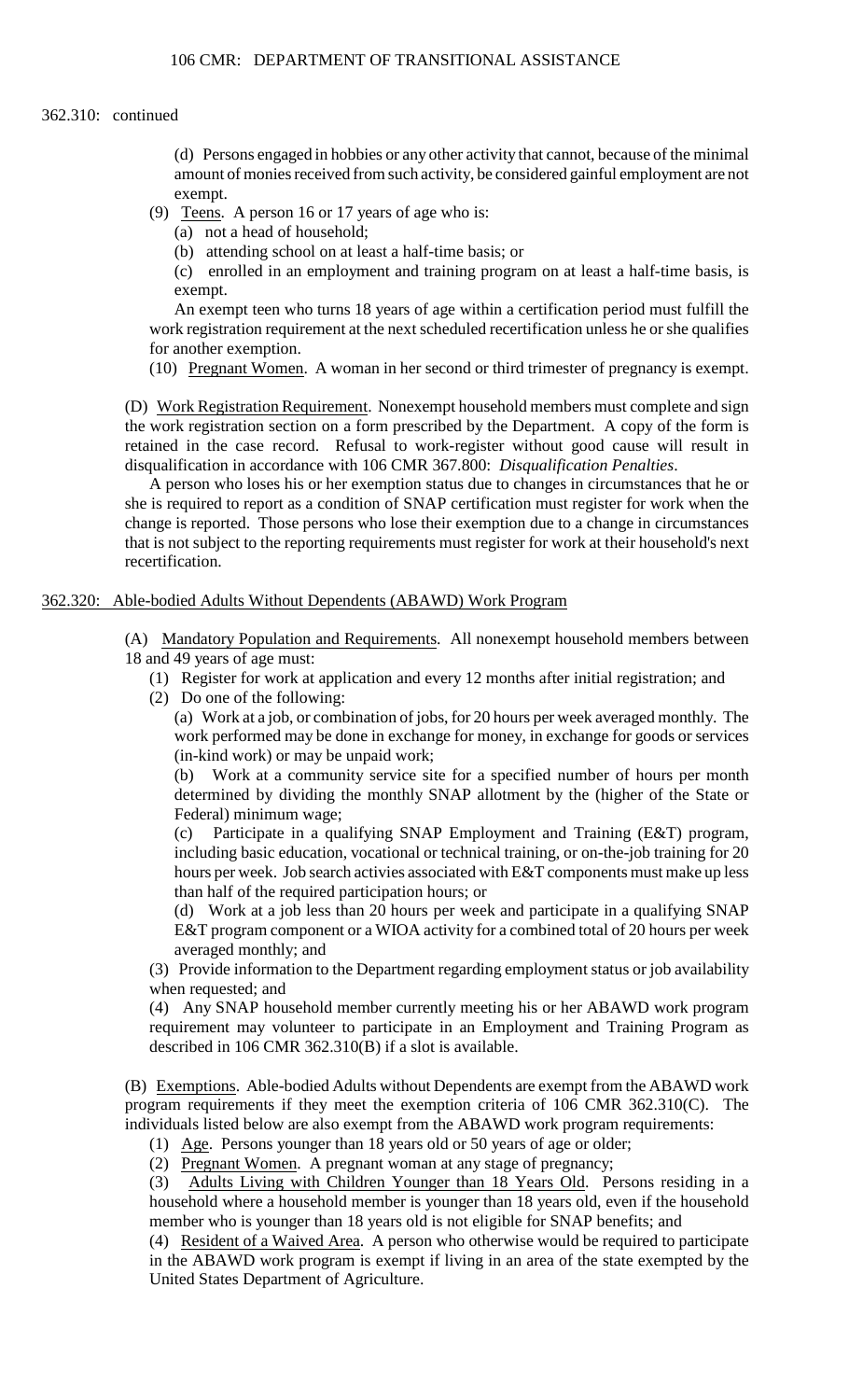# 362.320: continued

 individual's control, such as, but not limited to, illness, illness of another household member requiring the presence of the member, a household emergency, or the unavailability of (C) Good Cause Criteria for ABAWD Work Program Requirements. If an individual would have worked an average of 20 hours per week but missed hours due to good cause, the individual shall be considered to have met the work requirement if the absence from work is temporary and the individual retains his or her job. Good cause shall include circumstances beyond the transportation.

(D) Community Service Program Participation Criteria.

 in a public, quasi-public or non-profit organization, except that such placement cannot be in (1) ABAWD work program participants who are not working at least 20 hours per week averaged monthly, or participating in a qualifying E&T Program component for at least 20 hours per week, must work in an uncompensated volunteer Community Service Program site a candidate's campaign for public office.

- (2) Participation Requirements.
	- (a) Each Community Service Program participant must:

1. self-arrange a volunteer Community Service Program placement approved by the Department; or

2. select a volunteer SNAP Community Service Program placement identified by the Department.

(b) Each Community Service Program participant must comply with the following Community Service Program activities:

 1. Report to the appropriate Community Service Program site when referred by the Department;

 2. Report to the appropriate Community Service Program site for an interview upon reasonable request;

3. Respond to any request from the Community Service Program site for additional information regarding employment status or availability for work;

- 4. Attend the required hours per month as provided in 106 CMR 362.320(A)(2);
- 5. Perform satisfactorily in this component, as defined by the provider;

6. Provide verification of placement and participation at time periods determined by the Department on a form approved by the Department; and

7. Accept an offer of employment, if any, from the Community Service Program site.

(E) Ineligibility for Failure to Comply. ABAWD work program participants who choose not to comply with the above requirements for three months (which do not have to be consecutive) in a three-year period will be ineligible for SNAP benefits for the remaining months in the designated three-year period unless they regain eligibility by meeting the requirements of 106 CMR 362.320(F).

(F) Regaining Eligibility. Clients who are determined ineligible for failure to comply with the ABAWD work program requirements for three months during a three-year period may regain eligibility, if otherwise eligible, after the client:

(1) Works at a job for 80 hours during a 30-day period;

 determined by dividing the monthly SNAP allotment by the (higher of the State or Federal) (2) Works at a community service site for a specified number of hours per month minimum wage;

(3) Participates and complies with the requirements of a qualifying SNAP Employment and Training (E&T) program component in accordance with 106 CMR 362.320(A)(2) for 80 hours during a 30-day period;

(4) Works and participates in a qualifying SNAP E&T Program component for a combined total of 80 hours per month during a 30-day period;

 (5) Provides proof that he or she will meet the work requirement during a 30 consecutive day period; or

(6) Becomes exempt from ABAWD work program requirements.

There is no limit on how many times an individual may regain eligibility by meeting the work requirement.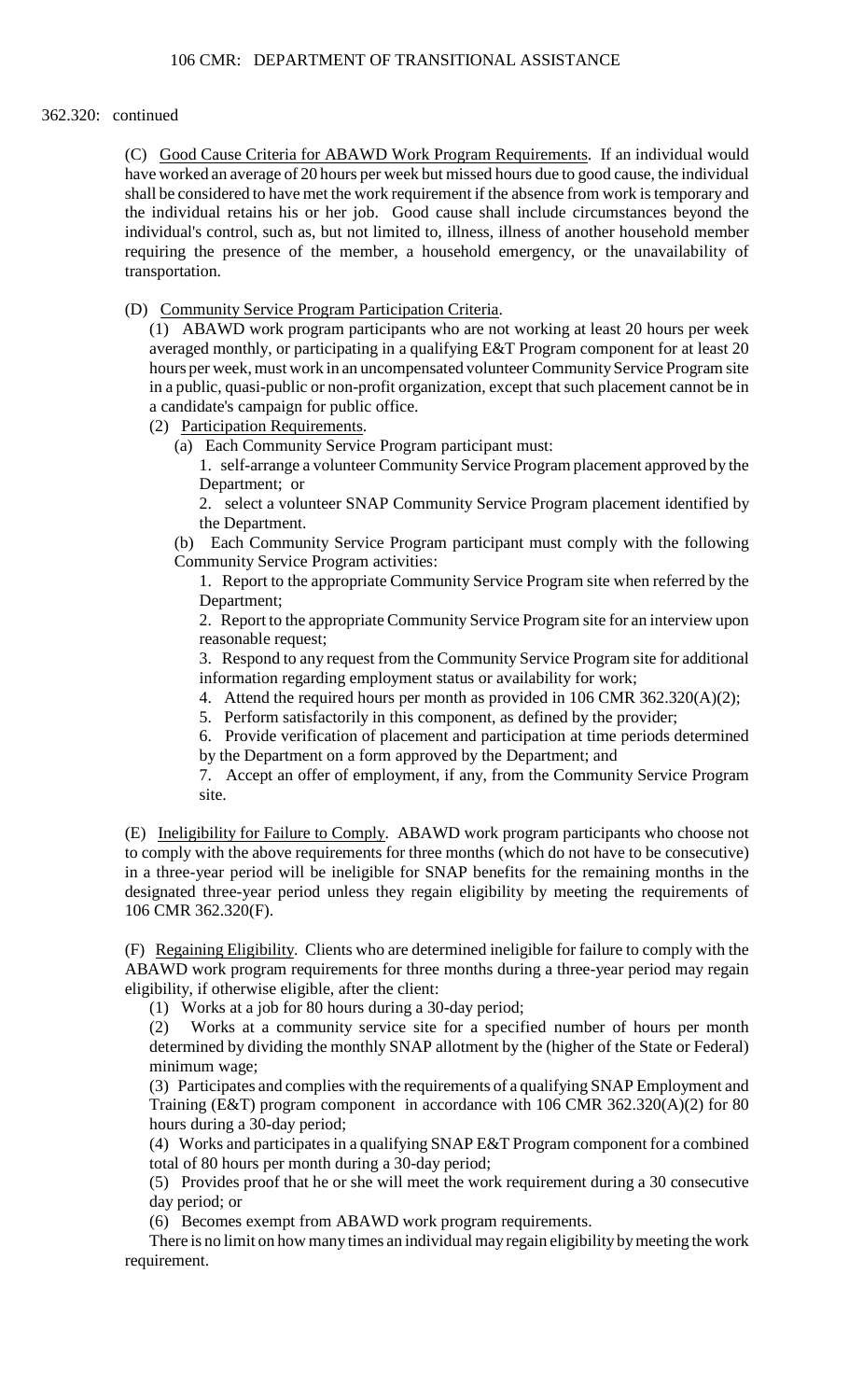# 362.320: continued

(G) Maintaining Eligibility. Clients who regain eligibility under 106 CMR 362.320(F) shall remain eligible for the balance of the three-year period as long as they continue to comply with the ABAWD work program requirements by:

(1) Working at a job 20 hours per week averaged monthly;

 determined by dividing the monthly SNAP allotment by the (higher of the State or Federal) (2) Working at a community service site for a specified number of hours per month minimum wage;

(3) Participating and complying with the requirements of a qualifying SNAP E&T program for at least 20 hours per week in accordance with 106 CMR 362.320(A)(2);

(4) Working at a job less than 20 hours per week and participating in a qualifying SNAP E&T program for a combined total of 20 hours per week averaged monthly; or

 (5) Being exempt from ABAWD work program requirements in accordance with 106 CMR 362.320(B).

(H) Additional Three Month Eligibility. A client who has regained eligibility under 106 CMR 362.320(F) and is no longer fufilling the ABAWD work program requirement may continue to receive SNAP benefits for an additional three months without complying with 106 CMR 362.320(A). This exception is limited to a single period of three consecutive months during the balance of the three-year period.

# 362.330: Good Cause Criteria for the General SNAP Work Requirements

 Good cause for failure to meet the general SNAP work requirements found at 106 CMR 362.310 exists in the following situations:

# (A) Good Cause Reasons.

(1) Suitable state-standard child care is totally unavailable, or unavailable during the individual's hours of training or employment, including additional commuting time, or arrangements for child care have broken down or have been interrupted. This includes the unavailability of suitable child care for children with identified special needs;

(2) The individual, a member of the individual's immediate family, or anyone whose relationship to the individual makes it appropriate for the individual to provide care or support during a crisis or emergency situation, suffers a family crisis or emergency situation or other compelling circumstances, beyond the control of the individual that:

- (a) demands the individual's immediate attention;
- (b) can only be attended to by the individual; and

(c) can only be attended to by the individual during the hours of his or her employment or work program activity.

Examples of crisis or emergency situations include, but are not limited to, a death, a health emergency, domestic violence or a child's school problem;

(3) The employment or offer of paid employment is at a wage level below the higher of:

- (a) the applicable federal minimum wage;
- (b) the applicable state minimum wage; or

 (c) 80% of the federal minimum wage, if neither the federal nor the state minimum wage applies to the job, the applicable federal or state minimum wage laws, or the prevailing rate for similar work, whichever is applicable; or the daily or weekly hours of work are more than customary to the occupation;

(4) The employer discriminates in terms of age, sex, race, religion, ethnic origin, or disability;

(5) The employment is available due to a strike or lockout;

(6) The employment causes an unreasonable risk to health and safety;

(7) The working hours or nature of the employment interferes with the client's religious observances, convictions or beliefs; and/or

(8) The employment would require travel time in excess of two hours, not including the time necessary to transport family members to a school or a place providing care, or, if walking, the round trip distance is more than two miles.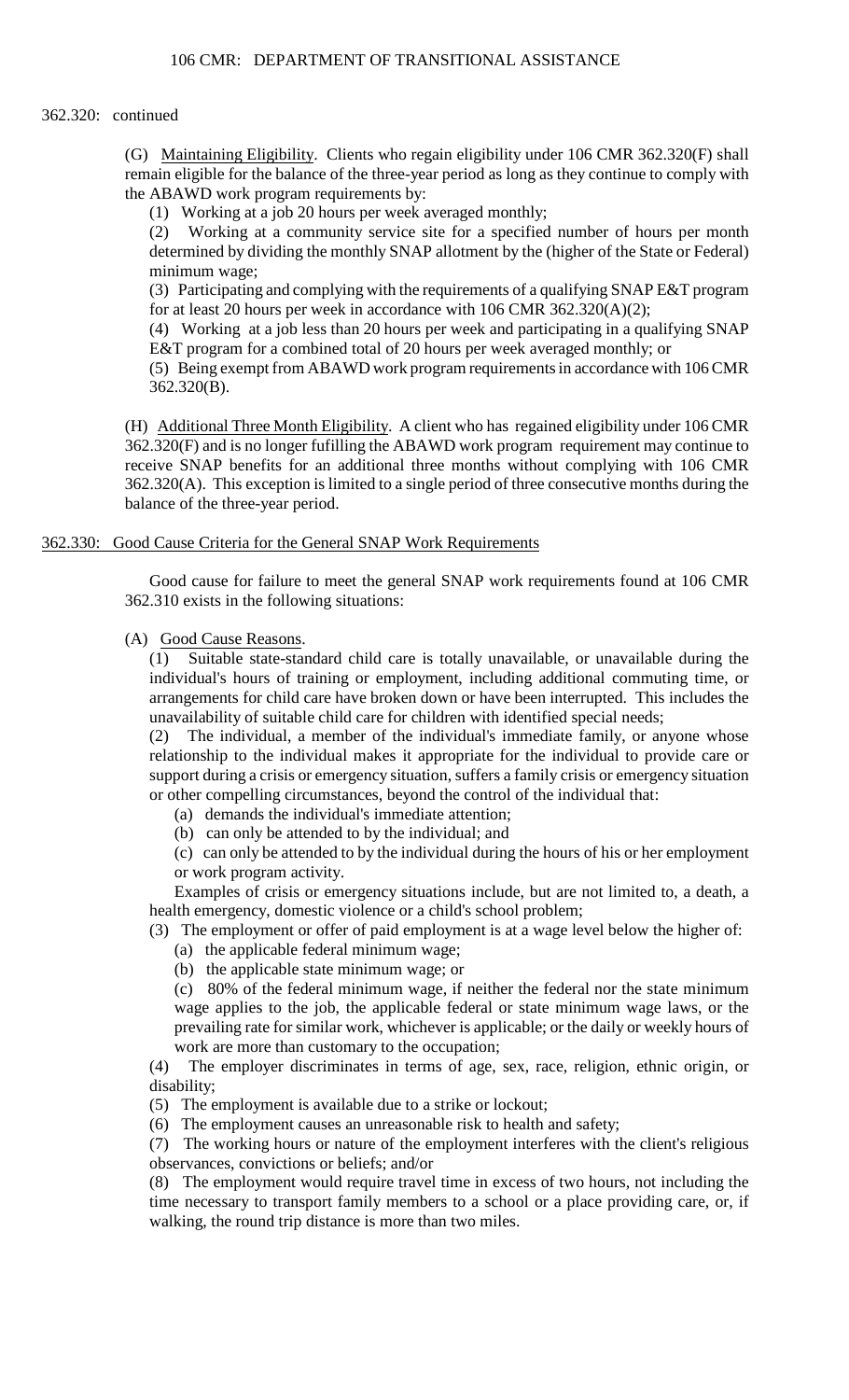### 362.330: continued

(B) Verifications. Verification of good cause is mandatory. The following are the specific verifications for the good cause reasons specified in 106 CMR 362.330(A):

 unavailable in the area, or are unavailable during the hours of the individual's employment (1) The unavailability, or breakdown or interruption of suitable, state-standard childcare shall be verified by a written, dated and signed statement from an appropriate official of the designated agency under contract with the Department, stating that such services are or training.

If there is a breakdown of suitable, state-standard childcare which is not provided through a designated agency under contract with the Department appropriate verifications, such as a statement from the childcare provider, must be submitted.

If these childcare services have been interrupted, verification shall be by a written, dated and signed statement from an appropriate official of the designated agency under contract with the Department, or from the childcare provider.

If childcare services are otherwise available, the individual may not refuse a Department referral to a childcare facility that provides suitable state-standard childcare within a reasonable distance from the individual's home.

Unavailability of suitable childcare for children with identified special needs shall be verified by:

(a) A written, dated, and signed statement from a competent medical authority, or appropriate school official that the child in question has a disability, as recognized under state law, or has other specific needs; and

(b) A written, dated, and signed statement from the designated agency under contract with the Department stating that suitable childcare services are unavailable, within reasonable proximity, to the individual and his or her family.

(2) The occurrence of a serious family crisis, an emergency situation, or other compelling circumstances, as described by 106 CMR 362.330(A)(2), shall be verified by a written, dated, and signed statement from the individual describing the crisis, emergency situation or other compelling circumstances and a collateral contact with another individual or organization involved in the situation. To the extent possible, the collateral contact shall be with a third party who is not a family member;

(3) Employment, or an offer of employment, below the applicable federal or state minimum wage, or exceeding the customary daily and weekly hours of work shall be verified by a written, dated, and signed statement from the individual and, if appropriate, by a collateral contact with the employer made by the Department;

 on the basis of age, sex, race, religion, ethnic origin, or disability shall be verified by a (4) Employment, offer of paid employment or activity for employment which discriminates written, dated, and signed statement from the individual and, if appropriate, by collateral contact with the employer made by the Department; and

(5) A strike or lockout shall be verified by a written, dated, and signed statement from either the collective bargaining representative or the employer.

The good cause criteria described in 106 CMR 362.330(B) applies to SNAP work requirements only. They do not apply to ABAWD work program requirements.

# 362.340: Voluntary Quit Provisions

(A) If a household member is unemployed and has voluntarily quit a job without good cause, the individual or household will be disqualified in accordance with 106 CMR 367.800: *Disqualification Penalties*. Good cause criteria are found in 106 CMR 362.340(C).

(1) Applicant Households. For applicant households, when a client subject to the SNAP work requirements at 106 CMR 362.310 is unemployed and has voluntarily quit a job without good cause within the 60 days before application, the entire household shall be ineligible in accordance with 106 CMR 367.800: *Disqualification Penalties*.

 requirements is unemployed and has voluntarily quit a job without good cause while in accordance with 106 CMR 367.800 if the head of household voluntarily quits a job while (2) Ongoing Households. For ongoing households, when a client subject to SNAP work participating in the program, the individual shall be disqualified in accordance with 106 CMR 367.800: *Disqualification Penalties*. The entire household will be disqualified participating in the program.

 Persons who have been disqualified for quitting a job without good cause will carry their sanction with them if they join a new household.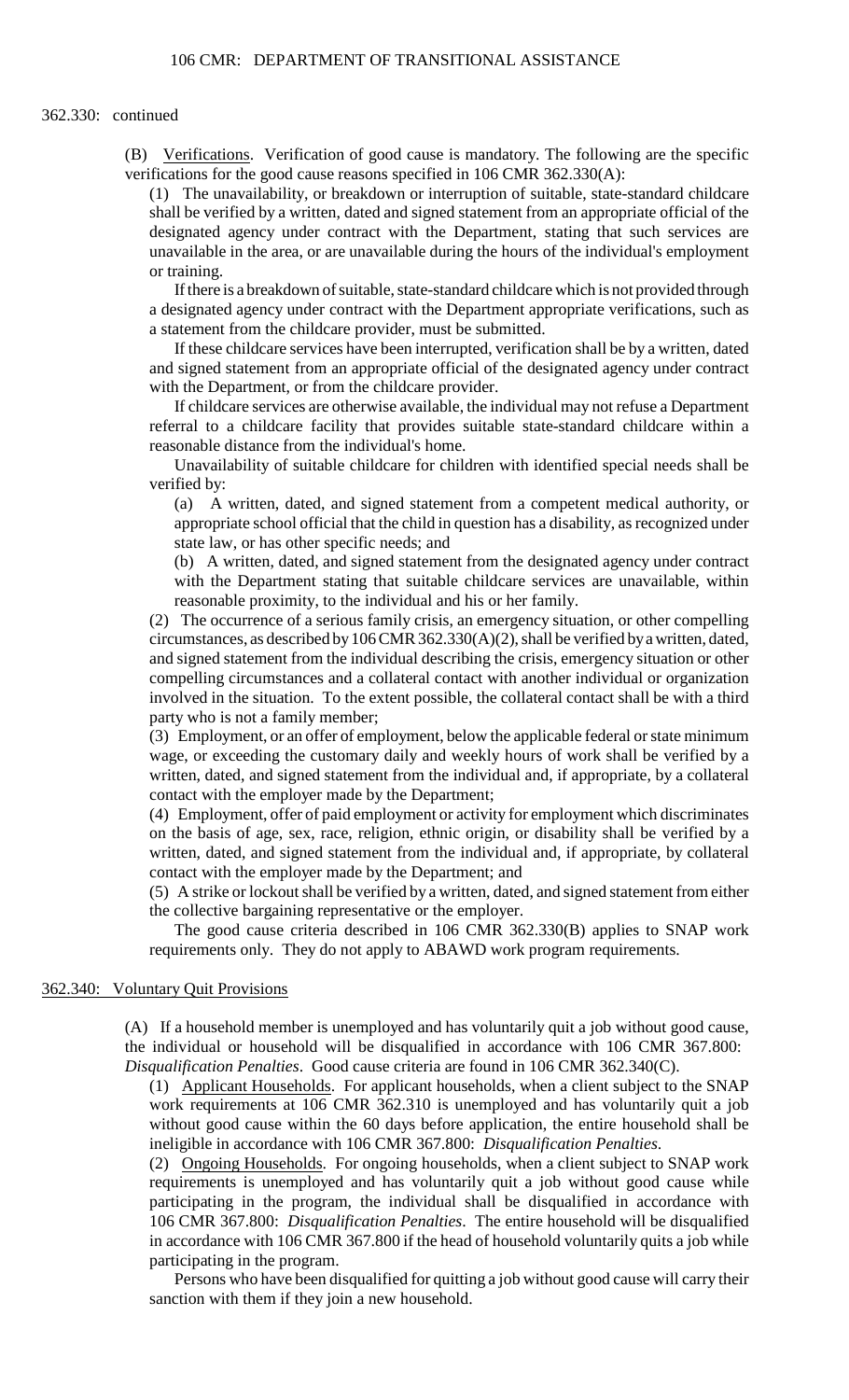### 362.340: continued

 (B) Definition of Unemployed. Employment of less than 20 hours per week or receiving weekly earnings that are less than the federal minimum wage multiplied by 20 hours.

This 20-hour requirement is different from the 30-hour requirement used to determine full time employment for exemption from SNAP work requirements as provided in 106 CMR 362.310(C)(8).

(C) Voluntary Quit Good Cause Criteria. Good cause for leaving employment includes the good cause reasons found at 106 CMR 362.330 as well as the following reasons:

(1) Work demands or conditions that render continued employment unreasonable, such as working without being paid on schedule;

(2) Acceptance of employment by the household member or enrollment at least half-time in any recognized school, training program or institution of higher education that requires the household member to leave employment;

(3) Acceptance of employment by the household member or enrollment at least half-time in any recognized school, including high school, training program or institution of higher education that requires the household to move and the household member to leave employment;

(4) Resignations by persons younger than 60 years old when the resignation is recognized by the employer as retirement;

(5) Employment becomes unsuitable after acceptance of such employment in accordance with 106 CMR 362.330(A)(3) through (8);

 20 hours per week or in which the weekly earnings are at least equivalent to the federal household member's control, the employment subsequently either does not happen or results (6) Acceptance by the household member of a *bona fide* offer of employment of more than minimum wage multiplied by 20 hours when, because of circumstances beyond the in employment of less than 20 hours per week or weekly earnings of less than the federal minimum wage multiplied by 20 hours; and

(7) The leaving of employment by the household member in connection with patterns of employment in which workers frequently move from one employer to another, such as migrant farm labor or construction work. There may be some circumstances when households will apply for SNAP benefits between jobs particularly in cases where work may not yet be available at the new job site. Even though employment at the new site has not actually begun, the quitting of the previous employment shall be considered considered as with good cause if it is part of the pattern of that type of employment.

(D) Changes in Employment That Are Not Considered a Voluntary Quit. Changes in employment that are not considered a voluntary quit include the following:

- (1) Reducing hours of employment while working for the same employer;
- (2) Termination of a self-employment enterprise;
- (3) Resigning from a job at the demand of the employer; and Exception: Federal, state, or local government employees who participate in a strike against such employers and who are dismissed from their jobs because of participation in the strike shall be considered to have voluntarily quit their job without good cause.

(4) If an individual quits a job, secures new employment at comparable wages or hours and is then laid off through no fault of his or her own, the earlier quit will not form the basis of a disqualification.

(E) Exemption from the Voluntary Quit Provision. Persons exempt from SNAP work requirements at 106 CMR 362.310(C), with the exception of 106 CMR 362.310(C)(8), are exempt from voluntary quit provisions.

 However, if it is difficult or impossible for the client to obtain documentary evidence in a timely (F) Verification of Voluntary Quit. The Department shall request verification of the client's statements only when information given by the client is questionable, inconsistent with information on the application or previous applications or inconsistent with information known to the Department. The primary responsibility for providing verification rests with the client. manner, the Department shall offer assistance to the client to obtain the needed verification.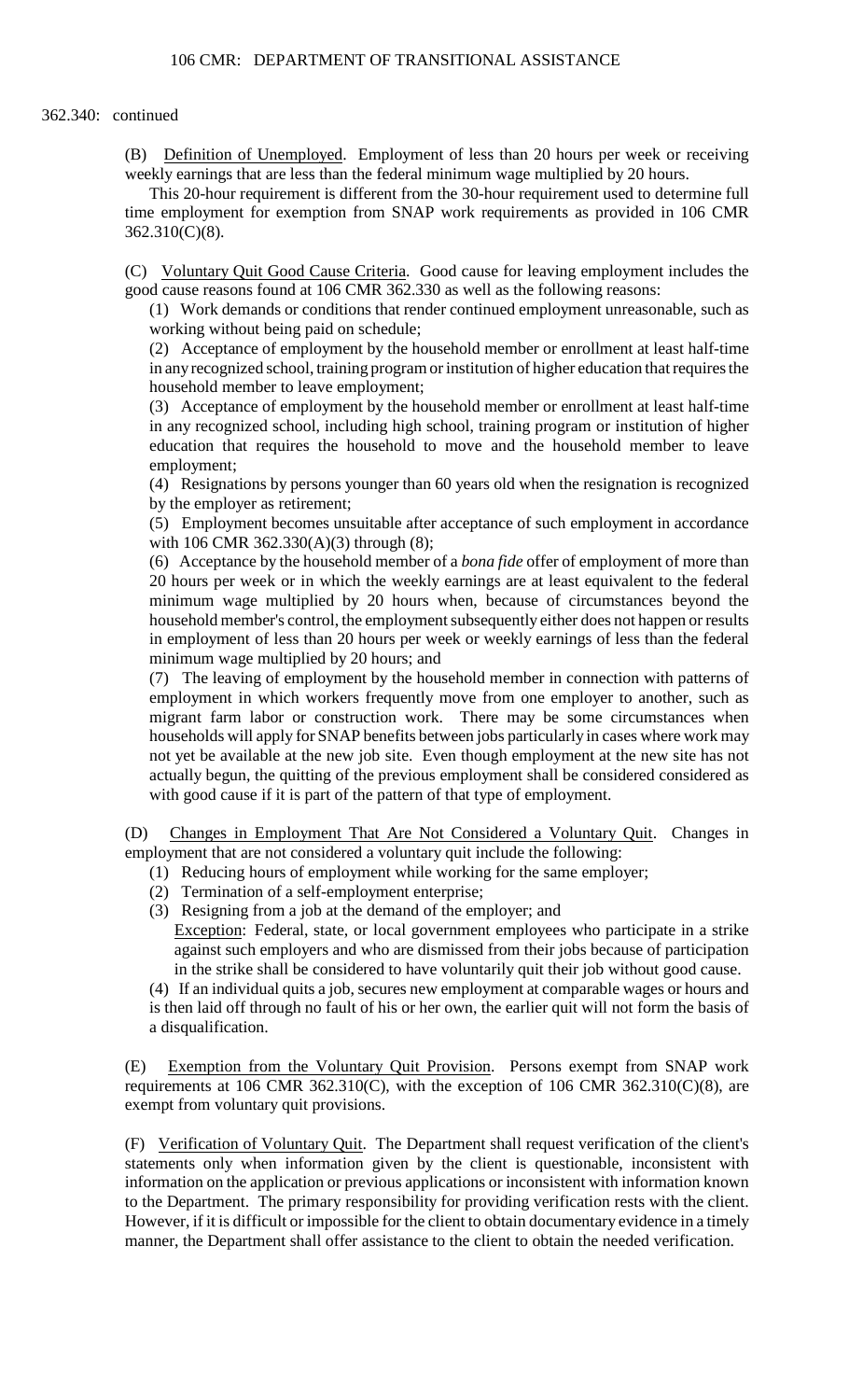### 362.340: continued

(1) Sources of Verification. Acceptable sources of verification include, but are not limited to, the previous employer, employee associations, union representatives and grievance committees or organizations. Whenever documentary evidence cannot be obtained, a Department shall substitute a collateral contact. If the collateral contact designated by the household cannot be expected to provide accurate third-party verification, the Department shall ask the household to designate another collateral contact and document in the case record why the original collateral contact was unacceptable.

 verified. Such reasons include, but are not limited to, resignation due to discriminatory (2) Inability to Obtain Verification. No household shall be denied participation in SNAP when the household and the Department are unable to obtain verification from the sources in 106 CMR 362.340(1), or from other sources because the reason for the quit cannot be practices or unreasonable demands by an employer or because the employer cannot be located.

(G) Voluntary Quit at Application. When the Department makes a determination of voluntary quit without good cause, the household's application shall be denied and the entire household shall remain ineligible to participate in SNAP in accordance with 106 CMR 367.800: *Disqualification Penalties*.

If a household reapplies with less than 30 days remaining in the disqualification period, the Department shall use the same application to deny benefits for the remainder of the disqualification period and to certify the household for subsequent month(s) if all other eligibility criteria are met by the household in accordance with 106 CMR 364.110(A).

 shall be sent within ten days after the determination of a voluntary quit is made. The (H) Voluntary Quit for Participating Household. When the Department makes a determination of voluntary quit during a household's participation in the program, a Notice of Adverse Action disqualification period shall comply with 106 CMR 367.800: *Disqualification Penalties*.

(I) Ending a Voluntary Quit Disqualification. Following the end of the disqualification period, a household may begin participation in the program if it applies again and is determined eligible.

Eligibility may be reestablished during a disqualification period and the household shall be permitted to resume participation in the program, if the household is otherwise eligible and the member who caused the disqualification:

(1) gets a new job that is comparable in salary or hours to the job that was quit (comparable

employment may involve fewer hours or a lower net salary than the job that was quit);

(2) leaves the household; or

(3) becomes exempt from SNAP work requirements pursuant to 106 CMR 362.310(C) with the exception of 106 CMR 362.310(C)(8).

# 362.400: Student Status

 (A) Definition. A student is an individual 18 through 49 years of age who is enrolled at least half-time in an institution of post-secondary education, a vocational or technical school at any level, a program that provides for completion of a secondary school diploma or the equivalent, or a school at any level for persons who have disabilities. A student shall be ineligible to participate in SNAP unless he or she meets one of the eligibility requirements in 106 CMR 362.410.

An institution of post-secondary education is any public or private educational institution that admits persons who are beyond the age of compulsory school attendance in the state in which the institution is located or normally requires a high school diploma or equivalency certificate for enrollment. The institution must be legally authorized or recognized by the state to provide an educational program beyond secondary education in the state or to provide a training program that will prepare students for gainful employment. This includes, but is not limited to, colleges, universities, and correspondence schools.

This student definition does not apply to individuals who are:

- (1) younger than 18 years old or 50 years of age or older;
- (2) physically or mentally unfit for employment;
- (3) attending high school;

(4) participating in on-the-job training programs during the period training is actually being conducted by the employer;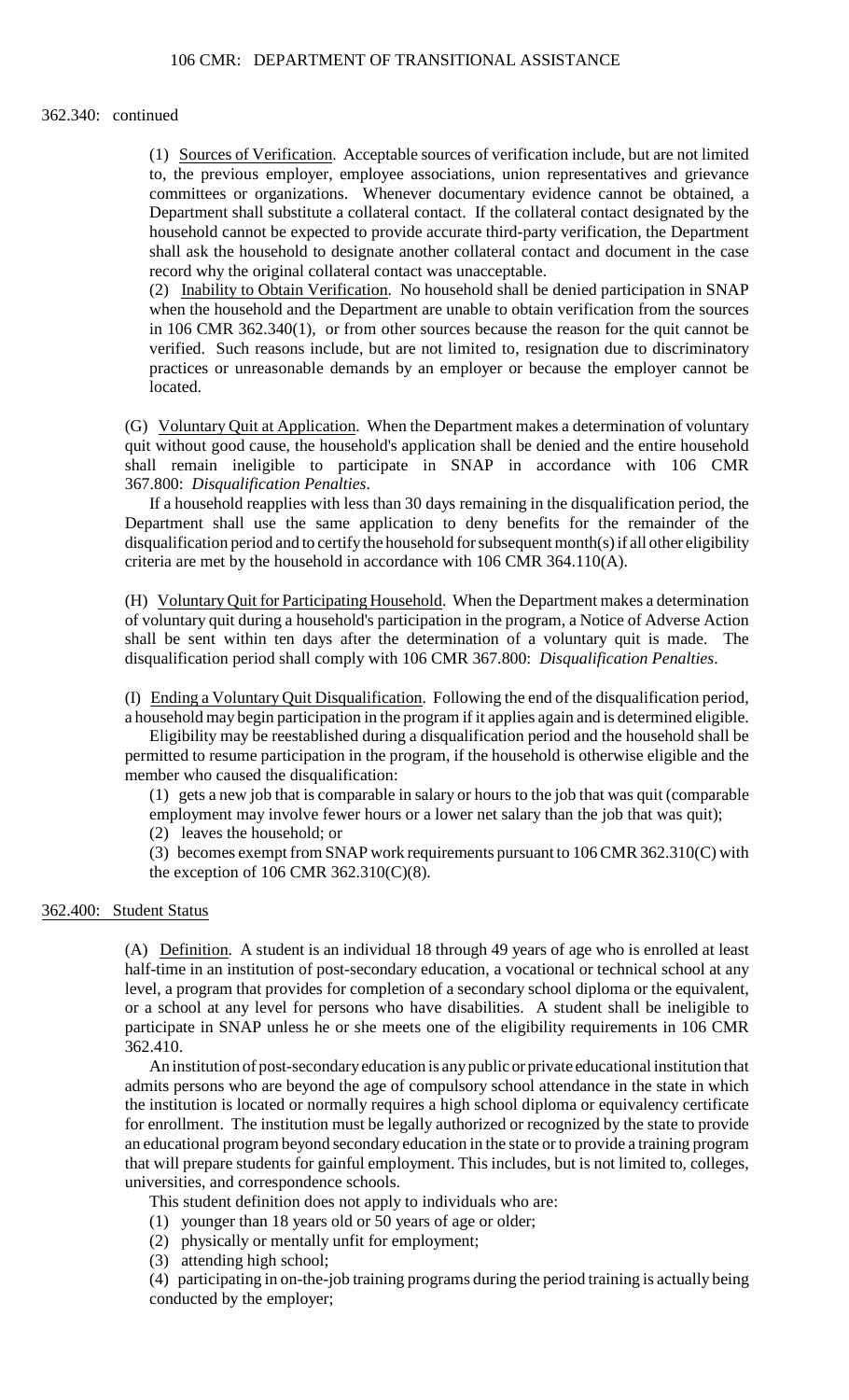# 362.400: continued

(5) enrolled full-time in schools and training programs that are not institutions of higher education; or

 (6) enrolled for the exclusive purpose of obtaining training in English as a Second/Other Language (ESOL), provided that the courses are not taken for credit as part of a total program.

(B) Verification. If mental or physical unfitness for employment is claimed and the unfitness is not evident, verification may be required. Appropriate verification may consist of:

(1) receipt of temporary or permanent disability benefits from a government or private source;

 (2) a statement from a physician or licensed or certified psychologist stating that the person is physically or mentally unfit for employment; or

(3) participation in a Massachusetts Rehabilitation Commission program or other Massachusetts approved vocational rehabilitation programs.

# 362.410: Student Eligibility Requirements

 To be eligible to participate in SNAP, a student, as defined in 106 CMR 362.400(A), must meet at least one of the following requirements:

 20 hours per week or be employed for 20 hours per week averaged monthly and receive weekly (A) Be employed at least 20 hours per week or be employed for 20 hours per week averaged monthly and be paid for the employment, or, if self-employed, be employed for a minimum of earnings at least equal to the federal minimum wage multiplied by 20 hours;

(B) Participate during the school year in a federally-funded work-study program (financed at least partially under Title IV-C of the Higher Education Act of 1965) or a state-funded work-study program;

(C) Be responsible for the care of a dependent household member younger than six years old;

 of age but is younger than 12 years old for whom adequate child care is not available to enable (D) Be responsible for the care of a dependent household member who has reached six years the student to attend school and work a minimum of 20 hours per week, or participate in a federally-funded or state-funded work-study program during the regular school year;

(E) Be receiving TAFDC;

(F) Be assigned to or placed in an institution of higher learning through:

- (1) a program under Section 236 of the Trade Act of 1974;
- (2) an employment and training program under the Food and Nutrition Act; or

 2006 (Public Law 109- 270) administered by a community college or other program as (3) an employment and training program operated by a state or local government including a program under the Carl D. Perkins Career and Technical Education Improvement Act of determined by the Department likely to lead to employment; or

 (G) Be a single parent enrolled full-time in an institution of higher education and responsible for the care of a dependent child younger than 12 years old regardless of the availability of adequate child care.

# 362.420: Continuous Enrollment

The enrollment status of a student begins on the first day of the school term of the institution. Such enrollment continues through normal periods of class attendance, vacation and recess unless the student graduates, is suspended or expelled, drops out, or does not intend to register for the next normal school term (excluding summer school).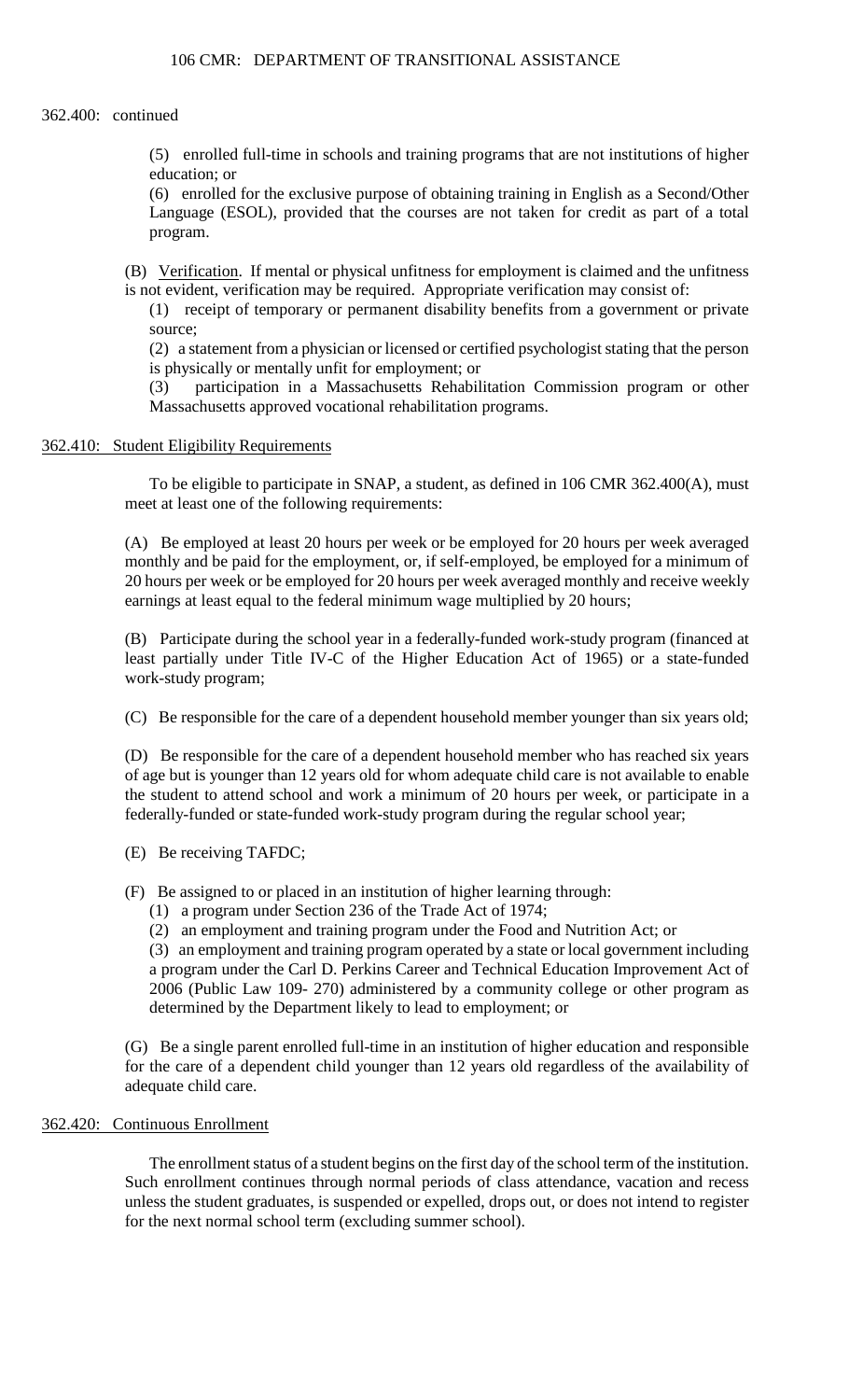## 362.500: Social Security Numbers

# (A) Requirements.

(1) A Social Security number (SSN) must be provided, either orally or in writing, for each household member applying for SNAP benefits before the initial certification period, unless good cause exists in accordance with 106 CMR 362.500(C).

(2) If an SSN cannot be provided either orally or in writing for each household member applying for SNAP benefits, the applicant or client must receive written verification from the Social Security Administration (SSA) stating that the household member for whom the SSN cannot be provided:

- (a) has applied for an SSN; or
- (b) has requested that an already-existing SSN be validated.

 six months following the month the baby is born, whichever is later. If the household is still (3) If the household is unable to provide proof of application for an SSN for a newborn, the household must provide the SSN or proof of application at its next recertification or within unable to provide an SSN or proof of application for an SSN at its next recertification or within six months following the baby's birth, the State agency must determine if the good cause provisions described in 106 CMR 362.500(C) are applicable.

(4) A household eligible for expedited SNAP benefits must meet the SSN requirement before the first full month of participation.

(5) SNAP benefits may not be denied, delayed or decreased pending the issuance or verification of an SSN if the applicant or client has complied with the requirements specified in 106 CMR 362.500(A) and (B).

(6) Each household member applying for SNAP benefits who does not meet the SSN requirements shall be considered a disqualified household member in accordance with 106 CMR 365.520. An otherwise eligible household member disqualified for failing to meet the SSN requirements becomes eligible upon meeting the requirements.

(B) Verification.

 are not limited to, BENDEX Title II and Title XVIII data, Numident, State Data Exchange (1) The Department will verify the SSN provided for each household member applying for SNAP benefits by a computer match with SSA. SSA sources that verify the SSN include, but information and the enumeration process.

 verifying that the household member has applied for an SSN, has applied to have an (2) For each household member for whom no SSN is provided, for whom an SSN cannot be verified by a SSA computer match or for whom more than one SSN is verified by SSA computer match, the applicant or client must receive written communication from SSA, already-existing number validated, or has made every effort to supply SSA with the information necessary to apply for an SSN, or to apply to have an already-existing number validated.

Once the SSN has been issued or validated, the Department will verify the SSN by computer match with SSA.

 the household member has made every effort to supply SSA with the information necessary to (C) Determining Good Cause. Good cause for failure to comply with the requirements in 106 CMR 362.500(A) exists when there is documentary evidence or collateral information that apply for an SSN or to apply to have an already-existing number validated.

Good cause must be verified monthly until the SSN is provided and verified by computer match with SSA in accordance with 106 CMR 362.500(B)(1).

(D) Right to Know Uses of Social Security Numbers. The applicant or client has the right to know how the Department will use his or her SSN and the numbers of all members of the household. At the time the applicant is given the application form and at the time of recertification, he or she will also be given written notice on a form prescribed by the Department explaining the following:

(1) the purposes for which the numbers are sought. The Department will use the SSN to prevent duplicate participation, to facilitate mass changes in benefits and to determine the accuracy of the information given by the household member;

(2) that the SSN(s) will be computer cross-checked with SSNs appearing in other personal data files;